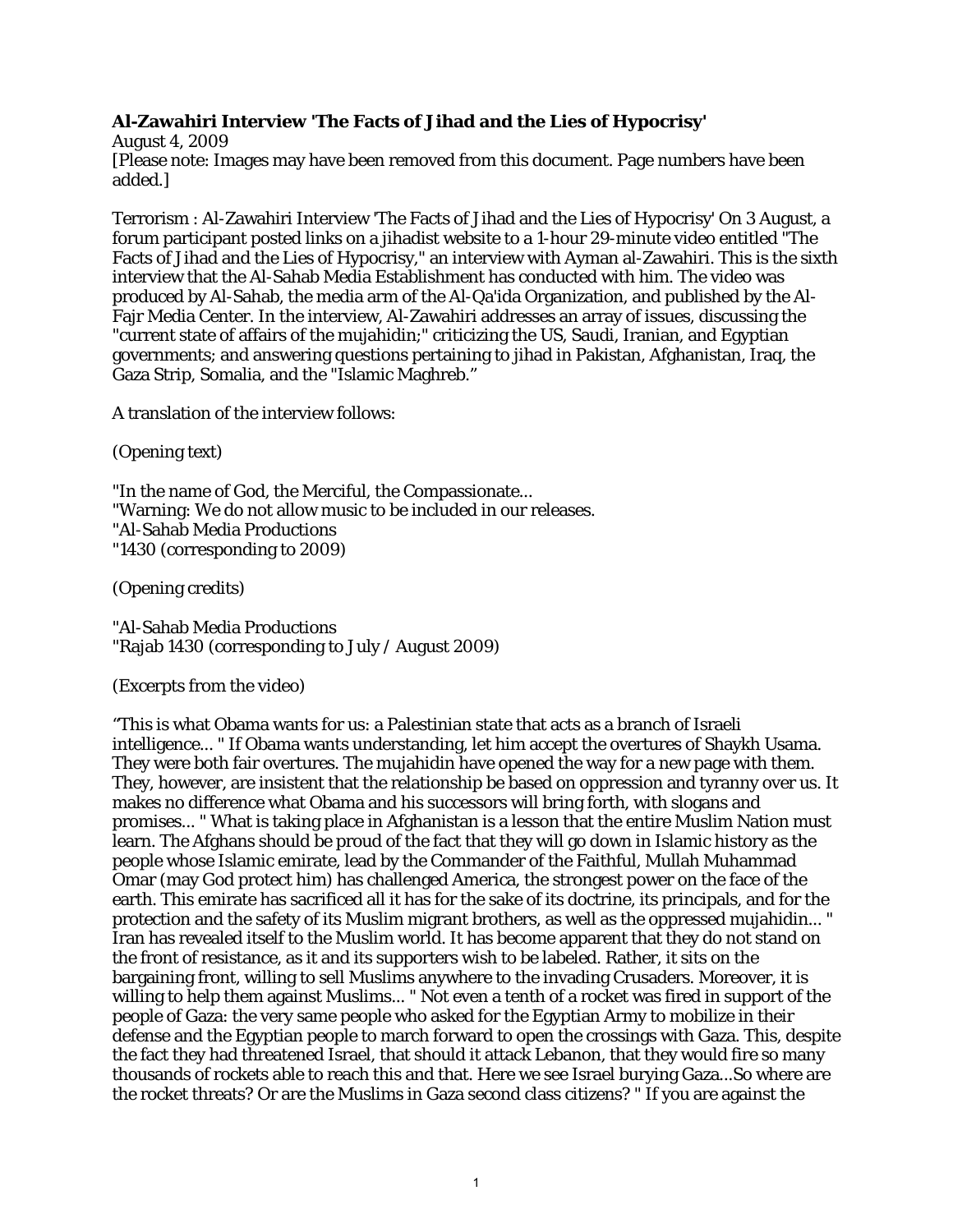wise emissary, you are actually against the Imam, and if you are against the infallible Imam, then you stand against God. If the wise emissary was to inform you that jihad in Lebanon and Palestine was permissible, but in Iraq and Afghanistan, not permissible, then this is the will of God! Sometimes it is even against Islam! (Title)

" The Facts of Jihad and the Lies of Hypocrisy " An interview with Shaykh Ayman al-Zawahiri (Interview begins)

"(Host ) In the name of God...Praise God. Peace and blessings be upon the messenger of God, and upon his kin, companions, and followers. My Muslim brothers everywhere, may the peace, mercy, and blessings of God be upon you all. Al-Sahab Media Productions is pleased to host today Shaykh Ayman al-Zawahiri, in its sixth interview with him. We ask God that we and all Muslims benefit from this. Let us begin by addressing the shaykh and say: May the peace, mercy, and blessings of God be upon you, and welcome as a guest of Al-Sahab.

"(Ayman al-Zawahiri ) May the peace, mercy, and blessings of God be upon you as well.

"(Host ) Let us begin our discussion by taking a general look at the current state of affairs of the mujahidin...But we must not forget the news, carried by all the media outlets, of the killing of more than 60 residents of Waziristan by American aircraft during a funeral for victims of another airstrike that took place earlier in the day. What is your take on this incident?

"(Ayman al-Zawahiri ) In the name of God, the Merciful, the Compassionate... I see this as another massacre against Muslims by the hands of the lying criminal Obama: the very same person seeking a new relationship with the Muslim world and Muslims while his hands are dripping daily with their blood. I say to Obama and to all Americans: Go ahead and plant animosity in the hearts of Muslims and you will surely (God willing) reap that harvest with your blood.

"(Host ) Very well then. Let us then begin by taking a general look at the current state of affairs of the mujahidin.

"(Ayman al-Zawahiri ) The state of affairs of the mujahidin continues to improve, develop, and advance. If it was not for the resilience of the mujahidin in the face of the most vicious Crusader campaign in the history of Islam, what they call the 'War on Terror,' along with the various other campaigns in Chechnya, Afghanistan, Iraq, Palestine, the Arabian Peninsula, Somalia, and the Islamic Maghreb...I say, if it was not for this resilience in the face of the most vicious Crusader campaign against Muslim lands, such would suffice as victory and triumph, with the grace of God. Moreover, they continue to make advancements and accomplish victories, with the grace and blessings of God.

"(Host ) What is your assessment of this campaign as of now?

"(Ayman al-Zawahiri ) This campaign continues to go from one failure to another, with the grace of God. After seven and a half years, this campaign has failed in Iraq, failed in Afghanistan, failed in Somalia, and continues to fail today in Pakistan. The tone of the American administration has yet to change from what Bush said: 'If you are not with us, then you are against us,' to what Obama has stated regarding his desire to take on a new approach with the Islamic world, which is a direct result of the losses they have incurred at the hands of the mujahidin in the Islamic world.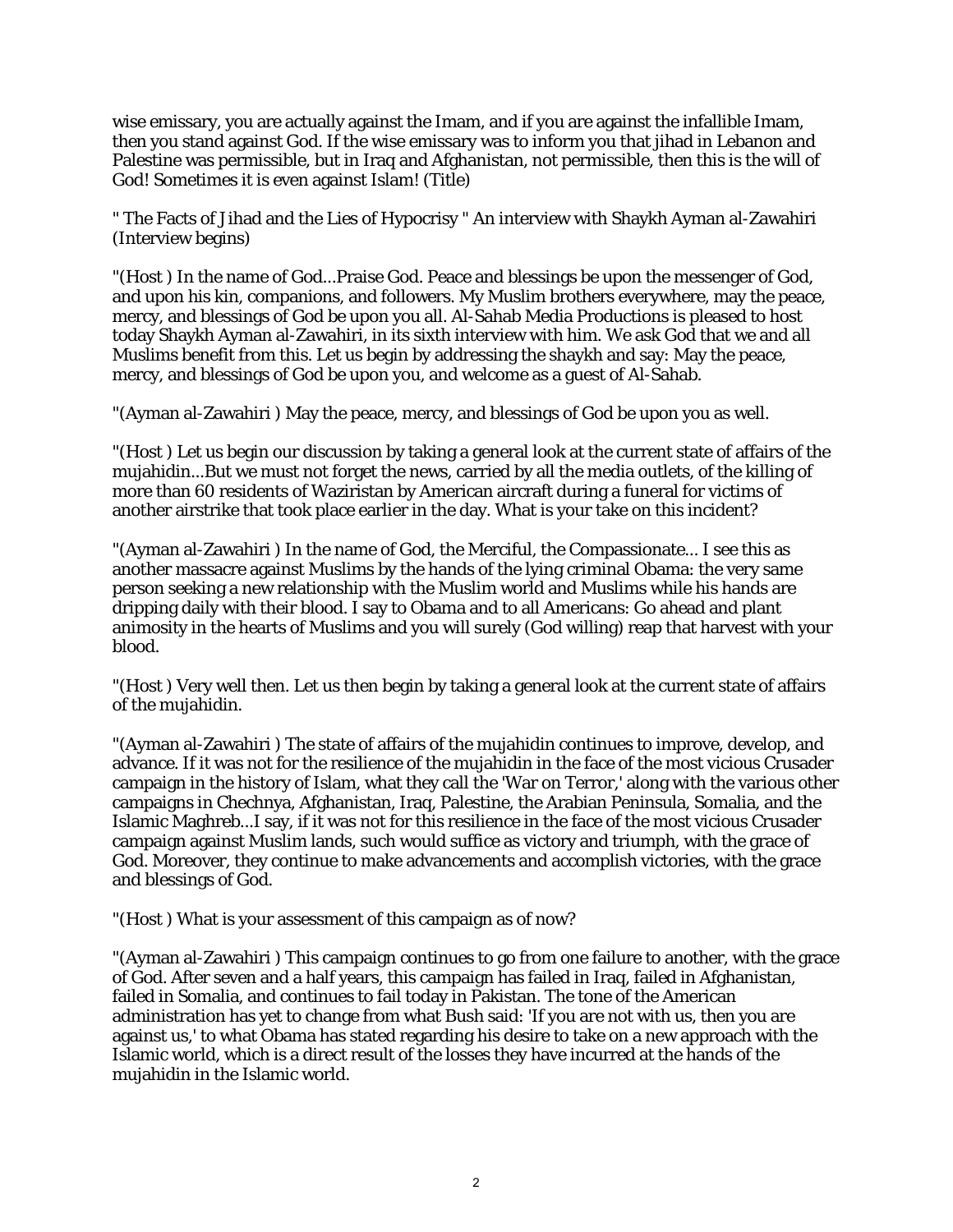"(Host ) What is the level of mujahidin resilience in the face of this campaign?

"(Ayman al-Zawahiri ) The mujahidin will continue to battle this campaign until they defeat it, God willing...Even if this war lasts until the End of Days. There will be no retreat, no withdrawal, and no abandonment of the principals and the rights of all Muslims, with the grace of God.

"(Host ) What is the bear minimum that the mujahidin will accept?

"(Ayman al-Zawahiri ) The bear minimum that the mujahidin will accept is the withdrawal of infidel forces from Muslim lands; a halt to the pillage of Muslim wealth using the threat of military force; trading in those resources and wealth by fair means; a halt to the support of corrupt apostate regimes in the Muslim world; the release of all Muslim prisoners; and a halt to the meddling in the affairs of the Muslim world.

"(Host ) What is the alternative if the Crusader West does not respond to these demands?

"(Ayman al-Zawahiri ) The alternative would be the continuation of losses, defeats, fear, and terror for the Crusader West until victory is achieved, God willing.

"(Host ) Is this what was summarized in the famous pledge by Shaykh Usama Bin Ladin? 'As for the United States, I tell it and its people these few words: I swear by Almighty God, who raised the heavens without pillars, that neither the United States nor he who lives in the United States will enjoy security before we can see it as a reality in Palestine and before all the infidel armies leave the land of Muhammad (may peace and blessings of God be upon him).' (Excerpt from previous UBL statement, filed by OSC as GMP20011007000232.)

"(Ayman al-Zawahiri ) Yes, what else has the Crusader West witnessed in more than seven years of this Crusader campaign? Did not the pledge of Shaykh Usama come true, with the grace of God?

"(Host ) As part of the Crusader war and animosity towards Islam and Muslims, (French President Nicholas) Sarkozy has stated that the burqa is a symbol of oppression and domination. How do you explain this vicious Crusader campaign against the hijab (veil)?

"(Ayman al-Zawahiri ) This Crusader media campaign is not limited only to the hijab. Before, there were the defamatory cartoons of the messenger (peace and blessings upon him). Before that, there was the defiling of the Koran in Guantanamo and in Iraq. The Crusader West is unable to hide its animosity towards and loathing of Muslims since they have begun to stand up to them, challenge them, and argue against them.

"(Host ) So why does the hijab intimidate them to this extent?

"(Ayman al-Zawahiri ) Western culture is a culture of vice, prostitution, and a lack of morals, religion, and manners. Is this not the culture of AIDS? A Muslim woman who wears the hijab exposes all these falsities and their use of women as a commodity to lure customers and push products. It also exposes the immorality of their capitalism, which trades in vice in all its forms, which is its most important means of income. This also exposes the falseness of their freedom. They have no problem with a woman who exposes all of her body. Moreover, they have no problem with a woman who sells it. They, however, cannot stand seeing a Muslim woman wearing a hijab. This hijab-wearing Muslim exposes the Crusader West's fear of Muslims who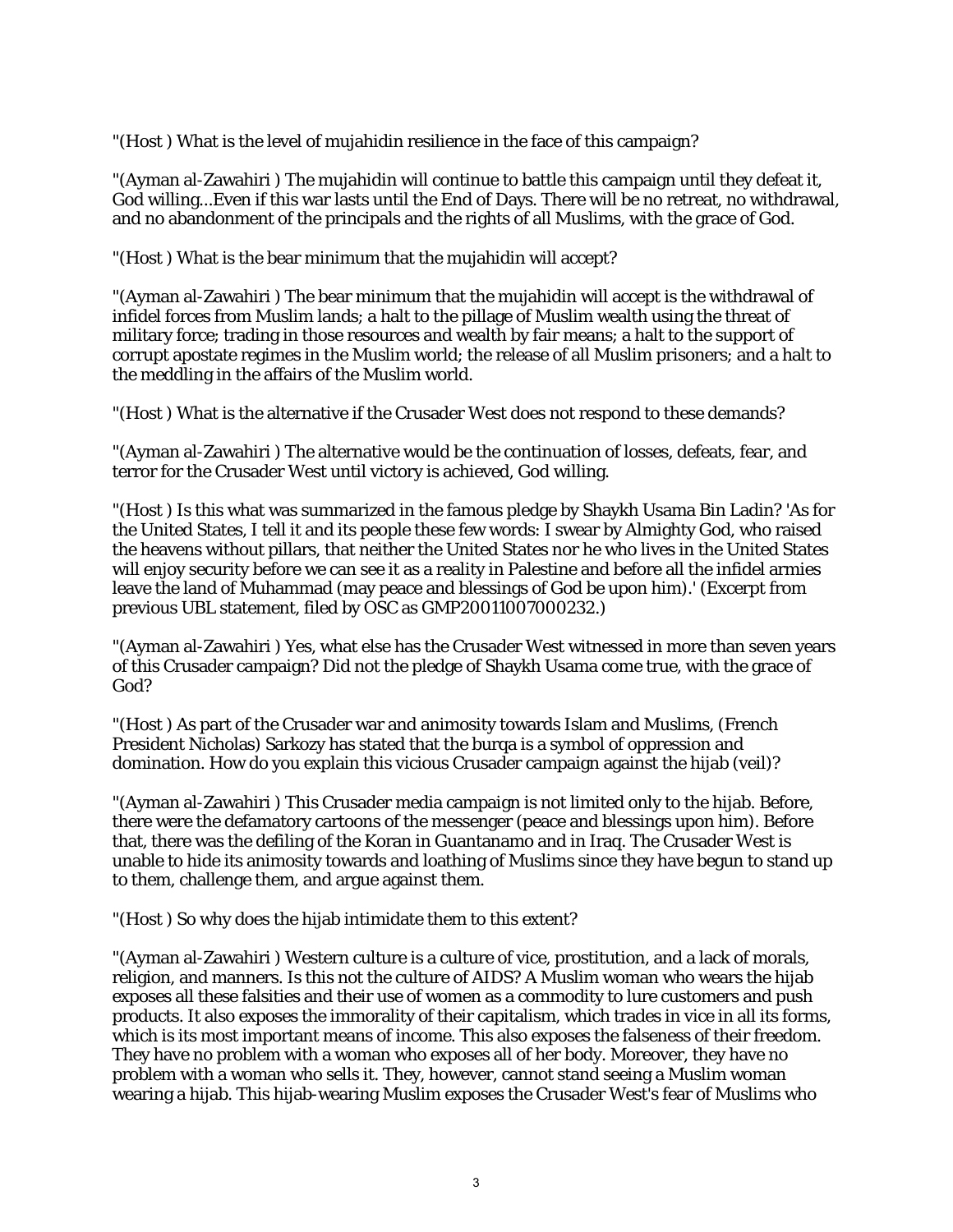observe the tenets of their faith because they know they will not defeat Muslims until Muslims abandon the tenets of their faith. This is why when Muslims observe the tenets of their faith, which is now embodied in the form of hijab, this threatens their existence, economy, and world domination.

"(Host ) So why is it then, that France is insistent on its campaign against the hijab, and are unable to hide their animosity towards it?

"(Ayman al-Zawahiri ) France claims to be secular, while at its core, it is very resentful towards Islam. It was Napoleon Bonaparte who made his famous statement to the Jews in 1799, in Acre, when he pledged to support the Jews in their campaign to take over Palestine. It was France that had its soldiers enter Al-Azhar with their horses, trample over its Korans, and use it as a stable for their horses. It was France that battled against Islam and Arabism in Algeria. It was France that supplied Israel with their nuclear reactors. It is France that battles against Muslims in Afghanistan. It is France that now battles against the hijab. And it is France that will pay the price of all its crimes, God willing.

"(Host ) It may be said that the jihadist movement has faced some setbacks in several arenas, such as in Iraq and in the Arabian Peninsula.

"(Ayman al-Zawahiri ) This is not true. First of all, war has its ups and downs, especially in guerilla warfare. The battle goes on, and it has not yet been decided. Secondly, the truth of the matter is different altogether, despite the efforts of the Western media to twist the facts.

"(Host ) Alright, with your permission, I will revert back to these issues and others in more detail at a later time, God willing. Let us then focus on America, since it is the main force in the Crusader alliance.

"(Ayman al-Zawahiri ) Go ahead.

"(Host ) What do you say to the American administration's claim that it stands for change, especially with the Muslim world?

"(Ayman al-Zawahiri ) Obama is trying to disillusion the weak and oppressed. Obama has realized that the anger of the weak and oppressed, especially in the Islamic world, against America, and their hate of its politics, has brought it disasters and calamities, and broken its back. He tries to say: Do not hate us. We do not wish you any harm. But, we will continue to kill you in Afghanistan, Iraq, Palestine, and Somalia. We will continue occupy Muslim countries. Our military presence will continue in the (Persian) Gulf so as to ensure the pillaging and looting of oil with the prices that we agree to. We will continue supporting Israel and stress its Jewishness and recognize Jerusalem as its everlasting and unified capitol.

(Video then cuts to a portion of President Obama's speech to AIPAC on 4 June 2008. The speech is voiced-over in Arabic. The Arabic voice-over is an exact translation of the English speech.)

"(President Obama ) But any agreement with the Palestinian people must preserve Israel's identity as a Jewish state, with secure, recognized, and defensible borders. Jerusalem will remain the capital of Israel, and it must remain undivided.

(Video cuts back to Ayman Al-Zawahiri.)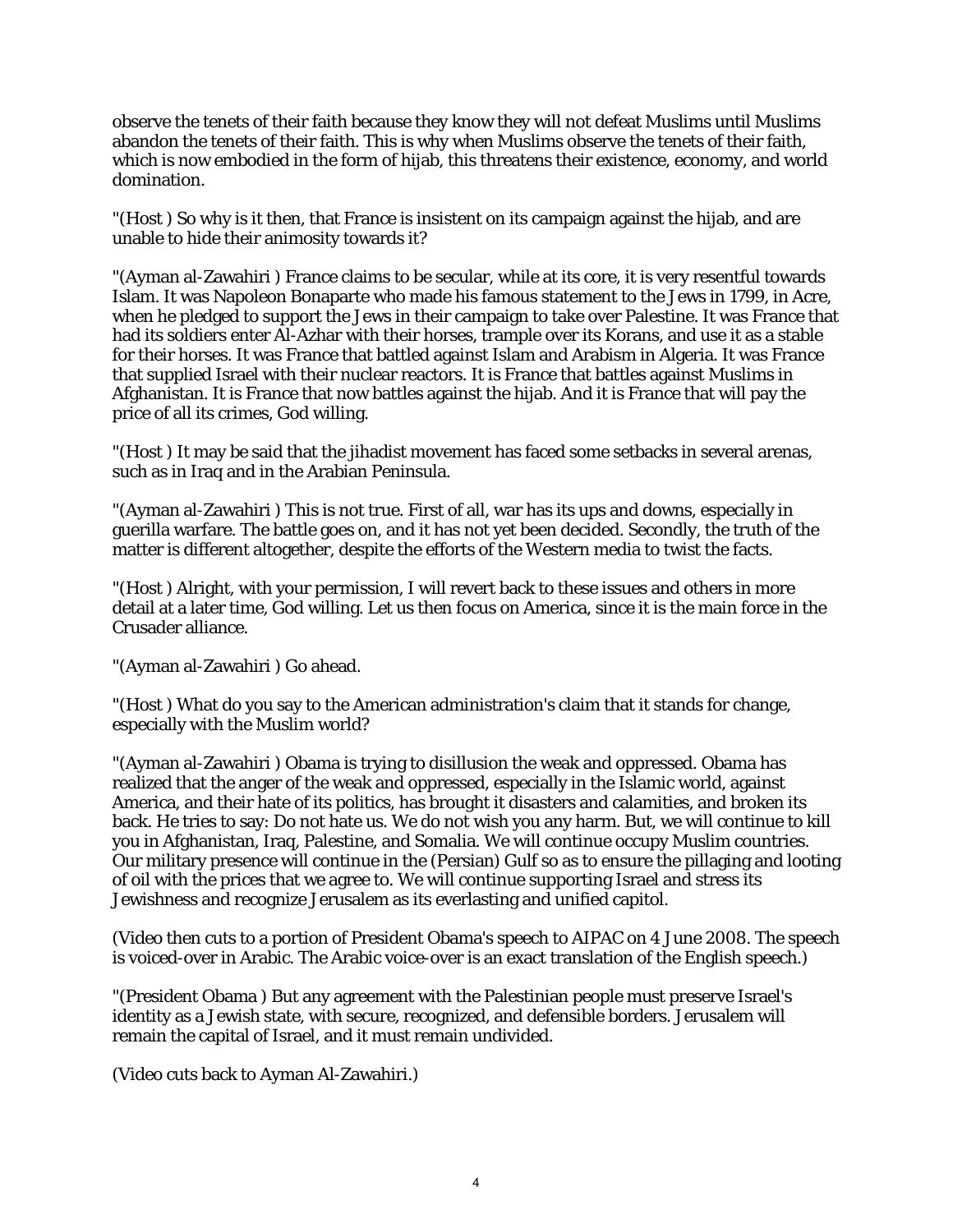(Zawahiri ): 'We will continue to secure its military (power).'

(Video then cuts to a portion of President Obama's speech to AIPAC on 4 June 2008. The speech is voiced-over in Arabic. he Arabic voice-over is an exact translation of the English speech.)

"(President Obama ) Our alliance is based on shared interests and shared values. Those who threaten Israel threaten us. Israel has always faced these threats on the front lines. And I will bring to the White House an unshakeable commitment to Israeli security.

"(Zawahiri ): We will continue to support the oppressive, torturous, and pillaging regimes in your country. But, do not hate us...We are not such a nation of stupid imbeciles so as to allow Obama to take advantage of us with acquiescent expressions that have no meaning. All while, he is just a new face for the same old American criminality. He came to carry out a Zionist plan.

"(Host ) Thus, you do not see that Obama has offered anything to Muslims?

"(Zawahiri ) How? How can we disclaim Obama's favors and his glorious deeds? He has offered a lot. He has given us the bombings in Gaza, which killed over 1,300 martyrs. He has given us the deaths of thousands of civilians in Afghanistan, Iraq, and Somalia. He has given us the expansion of American prisons, such as Bagram prison, so as to receive numerous Muslim casualties. He has given us bloody massacres, the fight against the establishment of Shari'ah (Islamic law) in the Swat Valley, and air raids against Muslims in the tribal areas in Pakistan. He has given us his objection against the Anti-Racism Conference in Geneva. He has given us his pardon of the CIA executioners. He has given us his retreat on the efforts to close the Guantanamo detention camp when he decided to move more than 50 detainees from Guantanamo to secret American prisons. He has given us his promise to secure Israeli military superiority, his support of the Jewish nature of the state of Israel, and his support his and their claims of Jerusalem being the unified and everlasting capitol of the state of Israel. This, among others, is Obama's favors and glorious deeds that are still coming, one after the other.

"(Host ) So what was the purpose of his visit to Saudi Arabia and Egypt and his message to the Islamic world?

"(Ayman al-Zawahiri ) This is nothing more than a Hollywood-style public relations campaign. He gave a long speech at the University of Cairo. A person left this speech with his ears full of sonorous and pompous expressions with no specific meaning, and gained nothing.

"(Host ) What exactly do you mean by that?

"(Ayman al-Zawahiri ) Review this with me. What are the most important reasons for the animosity between Muslims and America? Palestine, Iraq, Afghanistan, Pakistan, Somalia, the American occupation of the Arabian Peninsula, the pillaging of the riches of the Islamic nation by threatening the use of power, the corrupt and corrupting regimes that are agents of America, and the war against Islam in the name of terrorism.

"(Host ) But, in reference to the Palestine issue, he stated that does not agree to the legality of settlements and that he supports the two state solution.

"(Ayman al-Zawahiri ) This is, as the proverb goes, just like weaning the child from his milk. First: Muslims will never agree to a two state (solution) on Palestinian land. Palestine is a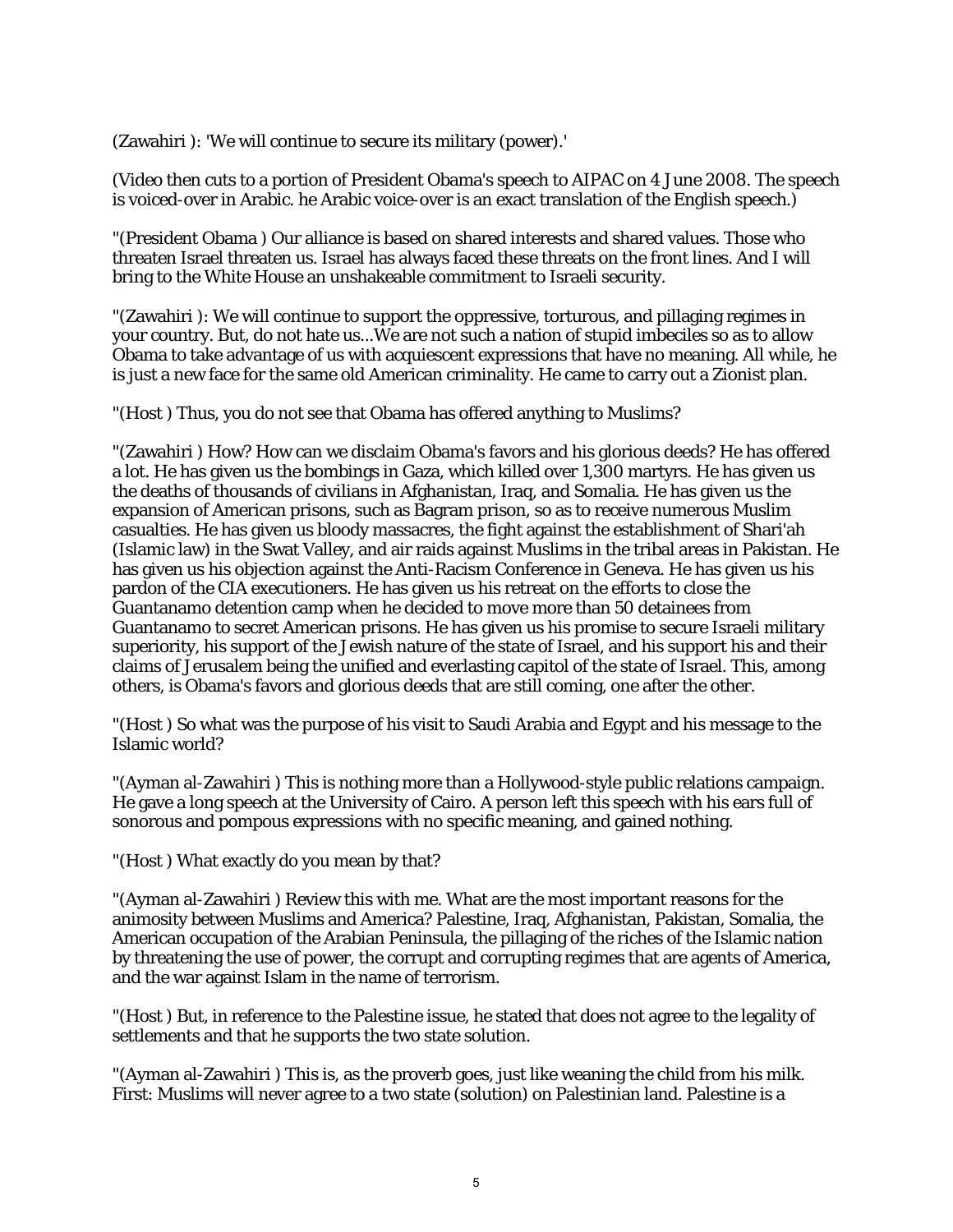Muslim possession that was occupied by nonbelievers, and it is a Muslim obligation to expel the invaders from it. Israel is a crime that must be eliminated. Second: Objecting to settlements and supporting the two state solution are the two same false promises that were made by Bush...So what is new? Third: he confirmed Israel's right to exist, which means the continuance of the same Western Crusader Zionist crime, (which has been taking place) since the end of the First World War, against the Muslims. Fourth: Obama has demanded that HAMAS renounce violence and recognize Israel and past agreements. In other words, he demanded it to completely surrender to Israel while he did not demand that Israel abandon violence. Fifth: He finally stated that he hopes that at the end of this year serious talks between the Palestinians and Israelis can begin, but, it is up to the Palestinians to stop the violence and stop inciting it so as to gain the trust of the Israelis.

"(Host ) Do you see that this is a regression to Bush's position?

"(Ayman al-Zawahiri ) Yes. Bush stated that the Palestinian state will be realized before the end of his time. However, Obama states that serious negotiations will begin at the end of this year, but that it is up to the Palestinians to abandon the resistance so as to surrender in the negotiations before the Israelis. What have the Palestinians gained after nearly twenty years of negotiations with the Israelis? Obama is promising us with just another story of failure among others.

"(Host ) Yes! To confirm what you are saying, he commented on Netanyahu's last speech saying that, he welcomes him and considers it a step forward...

"(Ayman al-Zawahiri ) This is very true! This is the speech in which Netanyahu stipulated that to begin negotiations with the Palestinians, they must agree to a demilitarized Palestinian state and that Israel is acknowledged as a state for the Jewish people. In this speech, he also refused the return of Palestinian refugees and demanded their settlement in Arab countries. He acknowledged the right of the settlers to expand their settlements and name the West Bank as the land of their fathers and grandfathers. This is what Obama wants for us: a Palestinian state that operates as branch of Israeli intelligence.

(Video cuts to an excerpt of and interview with Azzam al-Tamimi, Director of the Institute of Islamic Political Thought in London.)

"(Azzam al-Tamimi ) Obama's problem is t hat he has not come with anything new for what he sees as the problem and crisis in Palestine. He wants the two-state solution. Two states after the forcible seizure of Palestinian lands...There is no land left for a state to be established upon. The state that he wants to establish is the same one that George Bush wanted to establish: a state ruled by a military and security organization whose first priority is the protection of the Zionist entity. This is what we see taking place currently in the West Bank.

(Video cuts back to Ayman Al-Zawahiri)

"(Host ) Regarding the Iraq issues, he stated that Iraq is for the Iraqis.

"(Ayman al-Zawahiri ) These are the same empty words previously said by Bush. However, he stated that he will keep 50,000 soldiers in Iraq. Is this leaving Iraq to its self? Would he agree to have 50,000 foreign soldiers in America, or even in the state of an American ally?

"(Host ) But he is going to decrease his forces from 120,000 soldiers to 50,000 soldiers.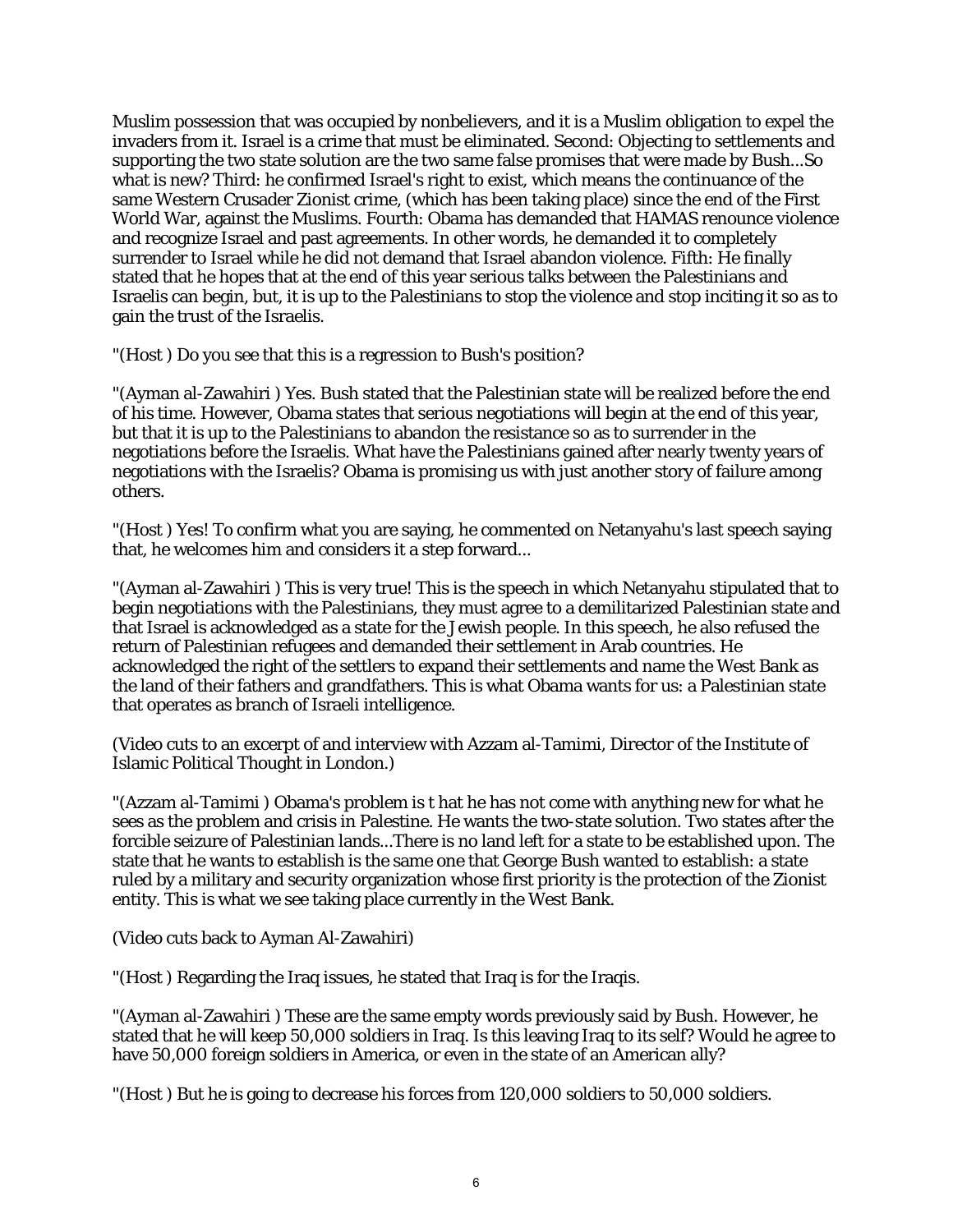"(Ayman al-Zawahiri ) First: American military presence in Iraq is not limited to only 120,000. There are more like them who work under private contracts. America does not make the losses of these mercenaries public. Second: He was unwillingly forced to decrease (these forces) because of the strikes made by the mujahidin. His wish, or hope, in short, is for the Shiite Iraqi Government to pay the price and bear the burden of the killing and destruction, and for the American presence to intercede only when necessary.

"(Host ) Will he be successful in doing so?

"(Ayman al-Zawahiri ) By the grace of God, the plan to invade Iraq was a failure when it was created. It will end in failure, God willing.

"(Host ) But the Americans claim that they have achieved successes in Iraq.

"(Ayman al-Zawahiri ) By the grace of God, the Americans have only reaped losses in Iraq. The only thing that they claim is that they have decreased the amount of operations against them by forming the Awakening Councils. This is the heart of the facts.

"(Host ) How is that?

"(Ayman al-Zawahiri ) First: America's spending multiplied after the martyrdom of Shaykh Abu-Mus'ab al-Zarqawi, God have mercy on him. Its military spending in Iraq in 2006 was 99 billion dollars. This is the year that Abu-Mus'ab al-Zarqawi (God have mercy on him) died. Killing Abu-Mus'ab, which the Americans portrayed as a great victory, was supposed to solve their problem. But what happened is that American spending in Iraq multiplied in 2008 to 159 billion dollars. During those two years, the Awakening Councils were formed. Then most of them were dissolved. Those are the two years in which America claimed that it had reduced mujahidin military operations. The truth is that America bought this phony victory by increasing its spending in Iraq. The jihad resistance remained present. In fact, it increased. Its mere presence and continuity ensured America's economic exhaustion, as well as the escalation (of operations), which the Americans and the fallacious Iraqi government admitted to. Will the Americans continue to pump in these funds despite the ruinous economic crisis they are experiencing? If they did pay these billions of dollars in the past two years, will they continue to pay after the withdrawal of most of their troops from Iraq? What will happen if the expenditure of these oceans of money ceases? The answer is: the destruction of the Awakening Councils, the deflation of the Iraqi forces' budget, and the escalation of jihadist resistance. Thus the Americans are losing whether they spend or not. Second, the Americans employed the Awakening (Councils) as the front wall to face the mujahidin. Thus, a decrease in American casualties is met by an increase in casualties in the ranks of the Awakening (Councils).This is matter that is understood by the American forces. Third, the Iraqi and American forces conceal the majority of truths.

"(Host ) Could you give us examples of that?

"(Ayman al-Zawahiri ) The examples are many. For instance, the American forces and the American media do not and cannot mention the hundreds of operations and films of the mujahidin. God forbid, how would it be if the jihadist media was absent, and the acquisition of information was dependant upon the statements of the American army and the reports of the American media, knowing how the two entities depict (their) losses as victories and conquests? In my personal experience, how many times did the American army and Pakistani Government announce that they were putting on a siege, or wounding or killing? All the way down to the last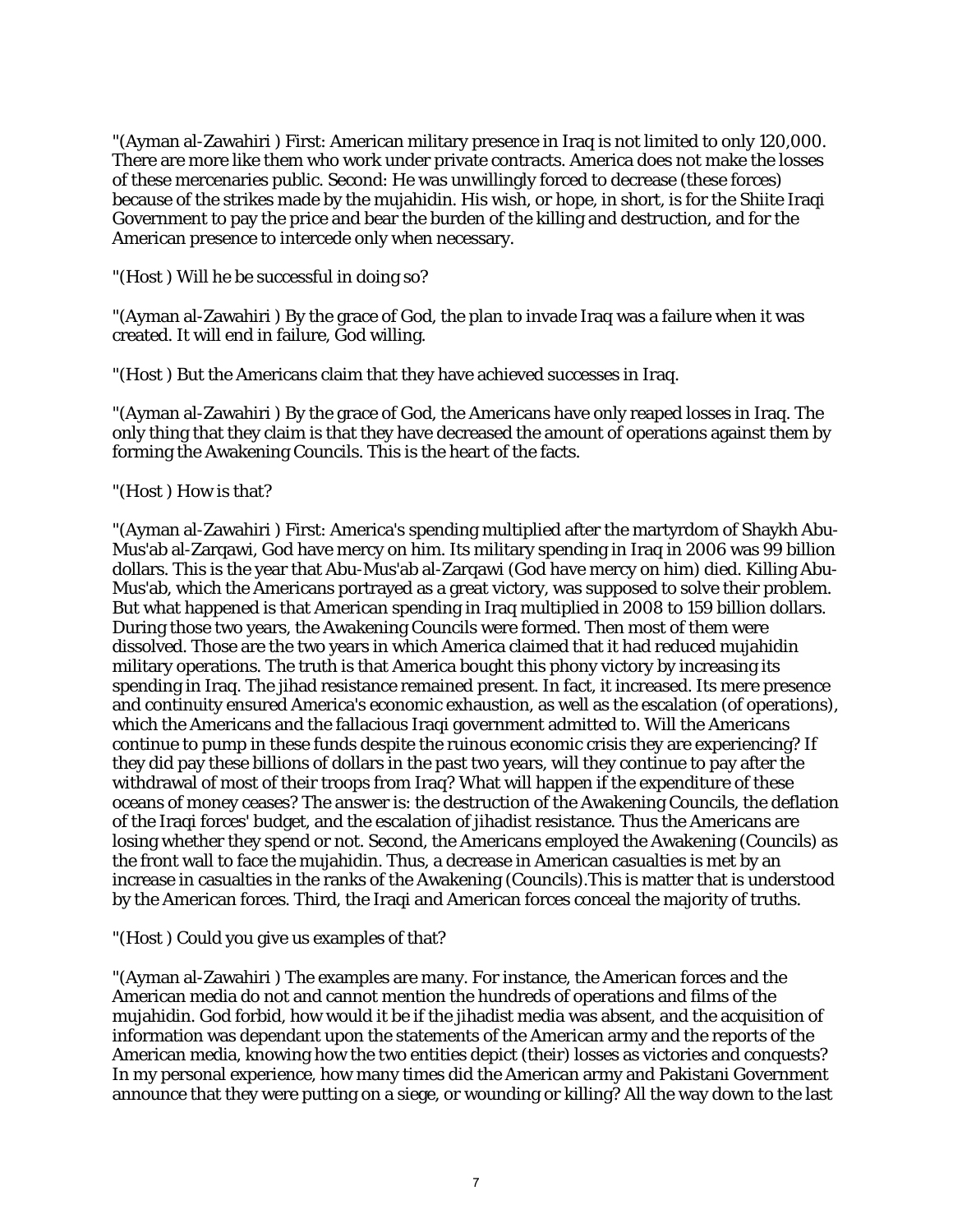of the lies that can be found only in the heads of the American and the Pakistani intelligence services? We thank God for our well-being. We ask him to protect us and Muslims. As for the Iraqi Government, the whole world has witnessed the scandal of their lies in their claims of capture of Shaykh Abu-Umar al-Baghdadi (may God protect him and the rest of the Muslim mujahidin). It was quite a scandal when Shaykh Umar blew them away with his statement where he exposed their lies and falsehood.

"(Host ) What is amazing is the fact that the Iraqi Government is still repeating the same lie after its falsehood was exposed with clear and undeniable proof. What is your explanation?

"(Ayman al-Zawahiri ) Those people who delight in lies, whose policies are lies: their religion is a lie and their media is a lie. They grow up on it and become addicted to it. They cannot let go of it, and they do not feel shame on account of it.

"(Host ) Good. This was your view on Obama's position towards Palestine and Iraq. What is your view on his position regarding the other things you mentioned as causes that led to the enmity between Muslims and America?

"(Ayman al-Zawahiri ) My opinion is that he is repeating the same past American positions regarding the causes that led to the enmity between Muslims and America...Such as Afghanistan, Pakistan, Somalia, the occupation of the Arabian Peninsula, the plundering of Muslim resources under the threat of force, support of corrupt regimes that collaborate with America and fight Islam under the name of anti-terrorism fight...And he did not denounce any of America's crimes.

## "(Host ) Such as what?

"(Ayman al-Zawahiri ) Obama did not utter a single word on the war on Gaza, or the continuous siege on Gaza to this day, which was sanctioned by America. He did not speak of the tragedies of the people of Gaza, or the bombardments on civilians, or the bombardment of villages and cities in Pakistan, or the bloody massacres and the displacement of two million immigrants from the Swat River, or Guantanamo, Abu Ghurayb, or the American secret prisons, or the expansion of prisons such as Bagram, or the American evasion of the Geneva Convention which deals with the fate of prisoners...He did not mention the names or the number of detainees held in secret prisons or their fate, or the responsibility of America towards them, or on the policy of expatriation for torture in Egypt, Jordan, and Morocco and other countries.

"(Host ) But it might be said that you do not respond to his agents to reach an agreement?

"(Ayman al-Zawahiri ) Do not ask the oppressed to abandon resistance. Ask the criminal to stop his crimes. Did not Shaykh Bin Ladin extend the two initiatives: one to America, and one to the European people, to stop their aggression against Muslims and start a relationship based on the exchange of interests, not one based on oppression, plundering, and pillaging? He was met with ill-treatment. If Obama was really seeking an agreement, then he should consent to the initiatives of Shaykh Usama. They are fair initiatives. They have opened the door for them to start a new page, but they insist on Iraq being built on our oppression and coercion. Obama and his ilk come up with sweet and empty expressions. Do you know what Obama is like?

## "(Host ) What?

"(Ayman al-Zawahiri ) He is like a wolf whose teeth are biting your flesh and whose claws are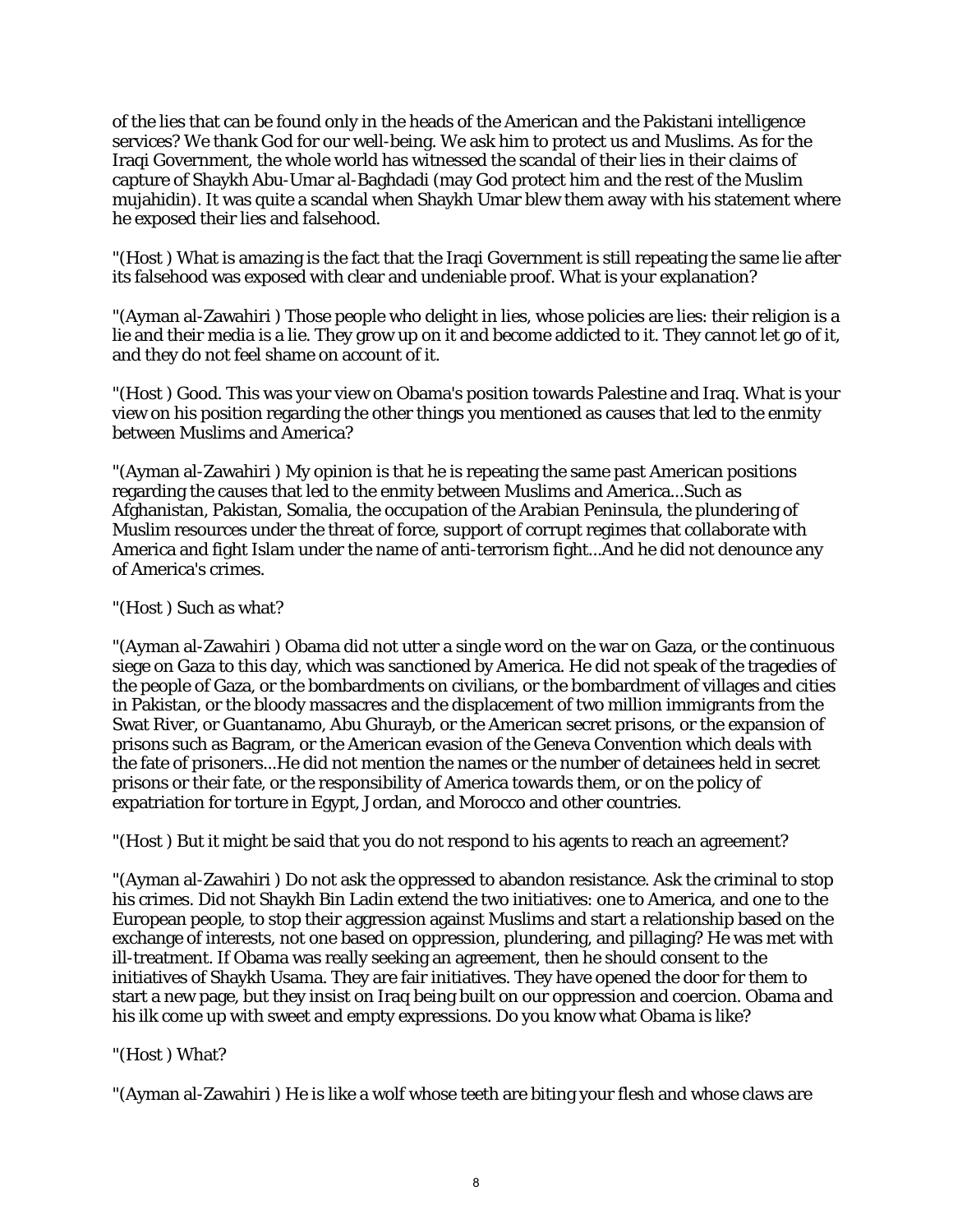scratching your face and both are dripping with your blood. He asks you to stop defending yourself because he wants to make peace with you. Do you recall Ahmad Shawqi's famous poem on the fox and the rooster which he started with: 'The fox appeared one day in the dress of an admonisher, walking on earth, spreading advice, and insulting cunning people?"

"(Host ) Yes and which ended with: 'He is wrong who thought one day that the fox has a religion.'

(A clip shows President Obama in Jerusalem standing in the middle of a small crowd.)

"(Ayman al-Zawahiri ) Obama is the same, he does not have a religion, he was born to a Muslim father. He became a Christian, and then he prayed the prayer of the Jews.

"(Host ) Good. I would like to ask your opinion on the impact of the Crusader campaign on America itself...

"(Ayman al-Zawahiri ) On the economic level, the jihadist movement has caused the economic crisis and its consequences that America is suffering from now. The economic recession caused by the invasions against America was handled by the central bank through a sharp decrease in the interest rate, which led to an increase of liquidity, and a competition over loans that compelled people to borrow more than they could repay, and when people became unable to repay their loans, the banking institutions started collapsing, in addition to other consequences, and that all led to the catastrophic economic crisis. Militarily, America suffered huge losses in Afghanistan, Iraq, and Somalia. It has come to a dead end there, and that amplified the economic crisis. In return, mujahidin power was strengthened, and their authority was expanded from Afghanistan to Pakistan. They now have a solid base in Somalia, thanks to the favors and grace of God. On a political level, the Bush movement and that of his aids, such as Cheney, Rumsfeld, Wolfowitz, Richard Baer, and Khalil Zada...They have been vanquished, and Obama came as a result of the American people's acknowledgment of Bush's defeat and their annoyance of his idiocies.

"(Host ) On mentioning the victory of Obama in the presidential elections...How do you see him after more than three months since his appointment as President?

"(Ayman al-Zawahiri ) Obama has evaded many of his promises.

"(Host ) Such as...

"(Ayman al-Zawahiri ) Such as his promise to withdraw all the troops from Iraq; his statement that he will keep 50,000 troops there; his promise to close down the Guantanamo dention center; his decision to transfer about fifty detainees to American prisons; his refusal to publish pictures of torture after the Secretary of Defense accepted to publish them; and his protection of CIA executioners from investigations.

"(Host ) Well, let us move to Afghanistan.

"(Ayman al-Zawahiri ) Please do.

"(Host ) What is your view of the jihadist condition in Afghanistan today?

"(Ayman al-Zawahiri ) Afghanistan is among the signs of God in His earth, and one of Gods'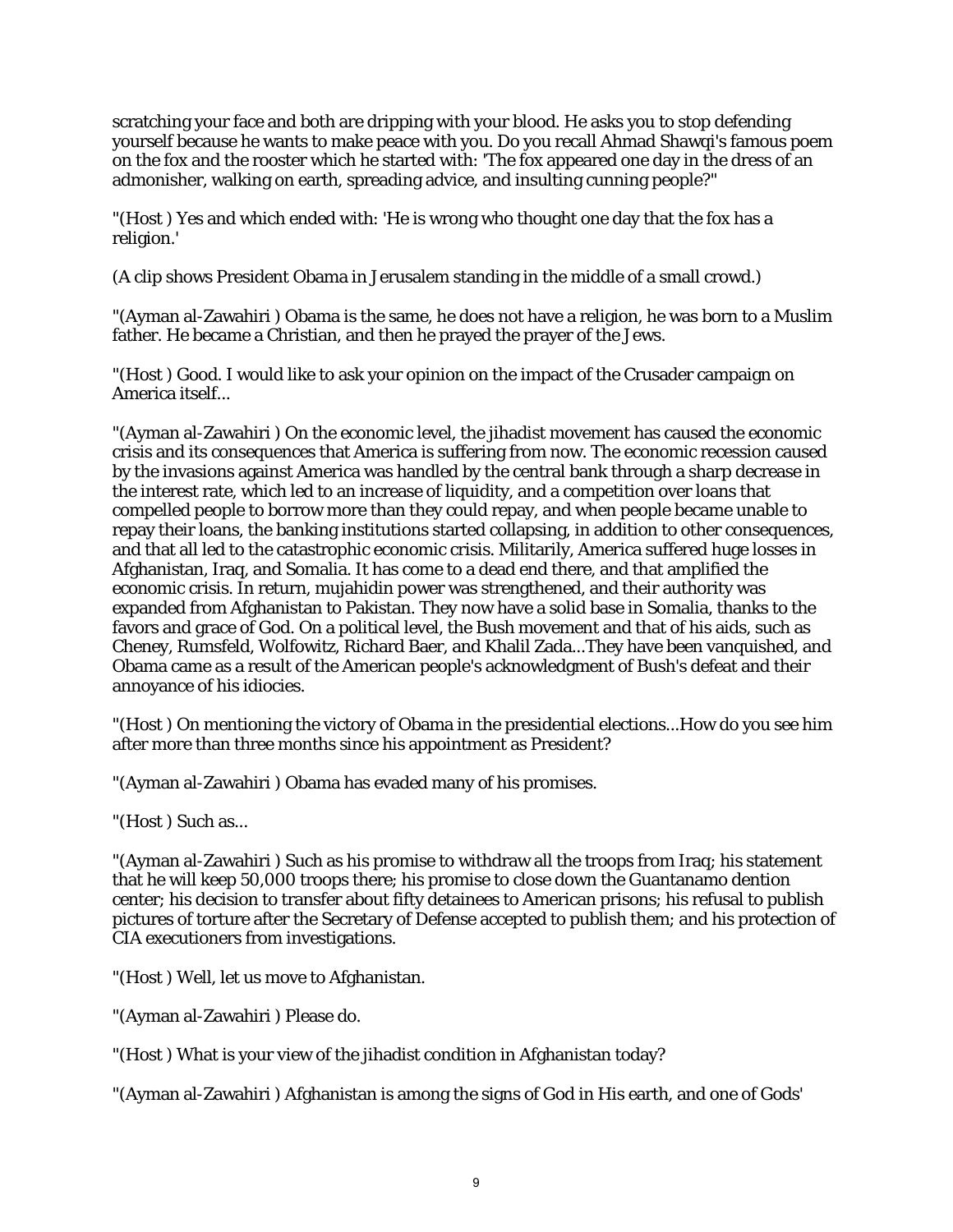most astonishing lands. This poor, deprived, ascetic country made world history twice in less than thirty years. Once, when it defeated the Russian empire, and here it is now...Thanks to the favors and grace of God, defeating the American empire. It is sufficient enough to compare the tone of Bush's talk before his Crusader campaign against Afghanistan and the tone of Obama today when he announced strategy in Afghanistan as a strategy of withdrawal. All this is thanks to the grace of God, then thanks to the sacrifices of the Afghan people and their supporters who have offered tens of thousands of martyrs. There are twice that number in wounded widows and orphans. Jihad for the sake of supporting Islam and Muslims will not stop or tire. What is happening in Afghanistan is a lesson that ought to be learned by the whole Muslim nation. It is sufficient for the proud Afghans to be mentioned in the history of Islam. Their Islamic emirate, under the leadership of the Commander of the Faithful, Mullah Omar the Mujahid (may God preserve him), has challenged America: the biggest force on the face of the earth. It sacrificed everything it owns for the sake of its creed and principles in order to preserve the well-being of its Muslim brothers, the oppressed mujahidin.

"(Host ) What is the cause of what you describe as a defeat of American forces in Afghanistan at the hands of the Taliban?

"(Ayman al-Zawahiri ) What is happening in the Afghanistan of successive victories by the mujahidin under the leadership of Commander of the Faithful Mullah Omar (may God preserve him) came as result of the successes and support bestowed by God upon his oppressed servants who gave precedence to his pleasure over the crumbs of this earth. Second, the achievements today in the Afghanistan of the mujahidin victories and tragedies and losses of the Crusaders and apostates did not come from emptiness. It came as a result of the success granted by God to the mujahidin by making them steadfast on the path of jihad, and by granting them patience and forbearance when giving hundreds of thousands of dead, and twice that number of wounded, and twice that number of widows and orphans and disabled people."(Host ) You see that the victories bestowed by God on the mujahidin of the Islamic Emirate are a result of their constancy regarding the methodology of truth?

"(Ayman al-Zawahiri ) Yes. These victories did not come as result of following the methodologies of incompetent scholars who forbid jihad, except with the permission of the Americans, or that of the scholars of the Marines who made permissible the shedding of mujahidin blood in Afghanistan under the Cross of America, or by following the methodologies of the scholars of elections who claim that they are seeking to erect the rule of Islam through their acceptance of the constitution and laws that contradict Islam. They failed before they started. I advise the leaders of Islamic movements to come to Afghanistan and learn lessons from the Taliban and Mullah Omar so they can reform their creed and renew their faith.

"(Host ) This reminds us of what is being reported about the negotiations between the Islamic emirate and the Americans under Saudi mediation. One of the claimers who alleged knowing about it stated in a summit in Egypt a few months that handing you over is the condition the Taliban is requested to present to the Americans, and that this is about to happen, what is your comment on that?

"(Ayman al-Zawahiri ) My response is the saying by (Arab poet) Al-Mutanabbi: 'Life is easy for an ignorant person or one who does not know about what is happening or what is expected...He who rejects facts and seeks this for his benefit...' Those poor people were raised and grew old around the clash of interests, benefits, and ranks, and do not know the taste or scent of piety, jihad, martyrdom, or reliance on God. The Islamic emirate, which has sacrificed everything it had in order to preserve Islam and protect its brothers, wrote its position in lines of gold in the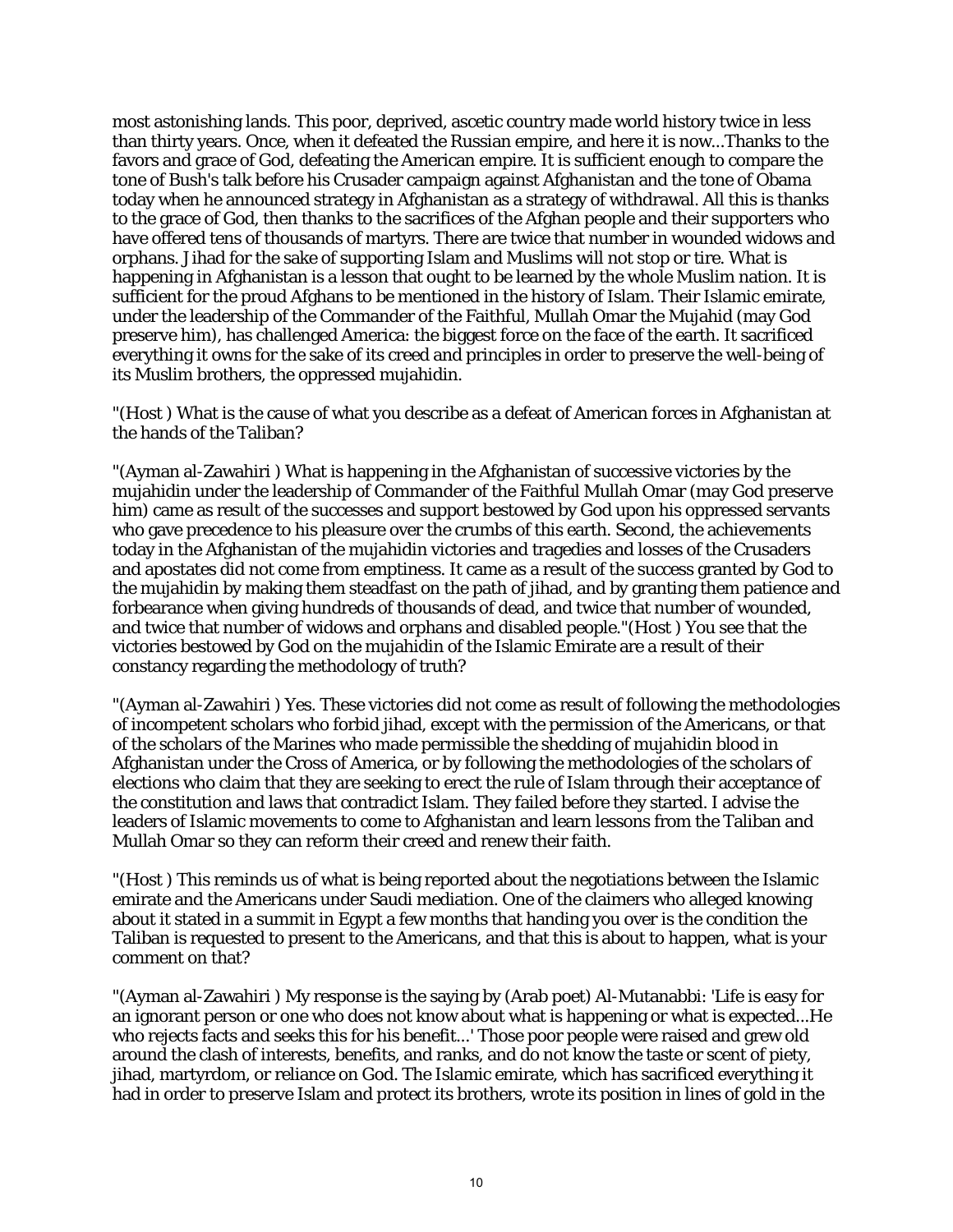history of Islam, and cannot back down today. It withstood the bitterness of seven years of sacrifice and the loss of the best and most honorable men and the loss of money, relatives, and sons. Can it withdraw after all it has given, when it now sees the signs of victory appearing and the Crusader campaign beginning to withdraw? If the men of the Islamic emirate and its amir, the Mullah Muhammad Omar Mujahid (may God protect him) are compromisers, as imagined by those who claim to know the details of the issues, they would have given in from the first day before the invasion of Afghanistan. All the temptations were offered to them then. Everyone remembers how the Commander of the Faithful Mullah Muhammad Omar threw out Turki al-Faysal, the head of Saudi intelligence, from his meeting in Kandahar because he considered Turki as having gravely insulted him by saying that the Commander of the Faithful promised him to hand over Usama Bin Ladin and those with him, and that he had come for the fulfillment of that promise. He told Turki that the Americans and Bin Ladin have a conflict over incidents that occurred in Africa, so what is your concern? Your ancestors, meaning the (prophet's) companions (blessings of God be upon them)...The Afghans respect the Arabs because they are the descendants of the companions (blessings of God be upon them). Your ancestors taught the world glory and honor, so why are you working for the Americans? The next day Saudi Arabia cut its ties with the Islamic emirate. The Islamic emirate did not care, even though Saudi Arabia was one of only three countries that recognized it.

"(Host ) The talk about Afghanistan draws us to talk about the recent developments in Pakistan..How do you see it?

"(Ayman al-Zawahiri ) In Pakistan now there is a struggle between two forces: a force that represents the jihadist direction, which seeks to implement Shari'ah and evict the infidel invaders from the land of Islam. This is a direction that enjoys wide popularity in Pakistan, especially among the brave Pashtu and Baluchi tribes. The other side has sold its honor and religion to the Crusader US. It sacrificed everything, including the security and safety of Pakistan for their cheap personal benefits.

"(Host ) Who is represents this latter side?

"(Ayman al-Zawahiri ) It is represented by the corrupt political ruling class and the deviant military sector in the leadership of the Pakistani Army who work as hunting dogs for the Americans. They receive bribes and orders from the US ambassador in Islamabad.

"(Host ) What is the true picture of the ongoing struggle in Pakistan?

"(Ayman al-Zawahiri ) The true picture is that the Pakistani Army pushes its soldiers to death, captivity, and disability so that its commanders may receive their gains and increase their bribes.

"(Host ) What is the reason for the recent campaign in the Swat Valley?

"(Ayman al-Zawahiri ) The reason is the US refusal of the implementation of Shar i'ah, even if in a partial way. This has uncovered the true face of the political ruling class in Pakistan, which fights Shari'ah and only wants a secularism that surrenders to the US and drowns in a swamp of corruption. What was achieved in Swat was supposed to have been achieved in all of Pakistan 60 years ago.

"(Host ) Pakistani officials claim that the Pakistani system, its laws, and constitution are based on Islam...How correct is this?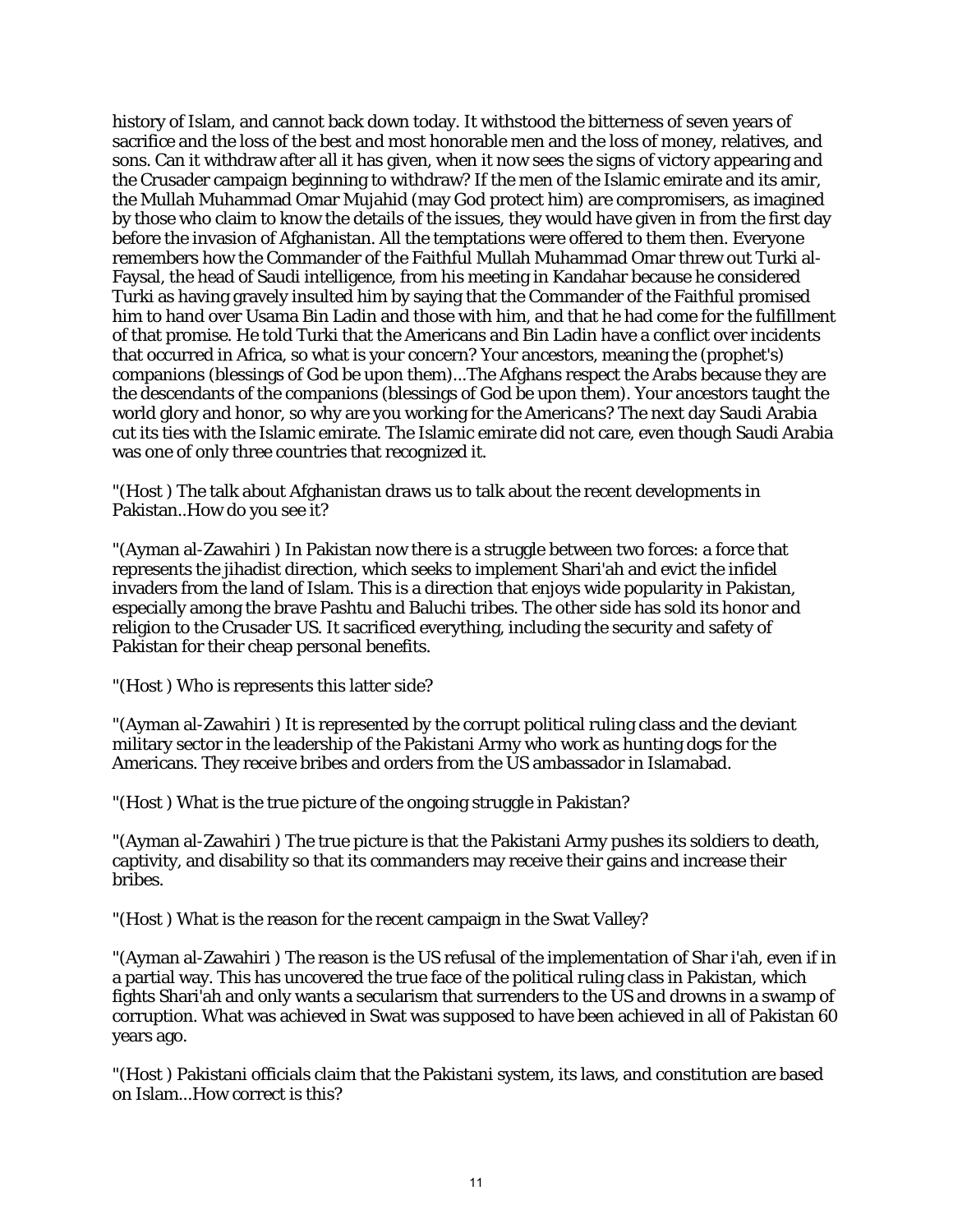"(Ayman al-Zawahiri ) This is biggest lie in Pakistani history. Pakistan's constitution and its laws contradict Islam, and they postpone its implementation with all kinds of tricks and deceit. I wrote a short letter about this entitled 'The Lamp and the Lantern,' in which I showed the falsity of these claims. When the implementation of Shari'ah was achieved in Swat, American hunting dogs could not stand this and quickly shed the blood of Muslims in Swat and evicted them from their lands and homes so that the flow of US bribes into their pockets and accounts would continue.

"(Host ) On the ground, what are the results of these military campaigns, especially in the Swat Valley and the tribal areas?

"(Ayman al-Zawahiri ) Failure, nothing more. As I told you, the commanders of the Pakistani Army do not care if all of their soldiers and junior officers are killed, as long as their pockets are filled with US bribes. All the campaigns against the tribal areas and the Swat Valley have not achieved anything. The army is forced every time to withdraw and negotiate with the mujahidin. Even the recent campaign in Swat, which the army claimed would end in days, is still ongoing. It will end up like the ones before it, God willing.

"(Host ) What about the effects of the bombings by US spy planes?

"(Ayman al-Zawahiri ) First: The bombing in the tribal areas is not only by the spy planes. It is also with artillery, jets, and helicopters. Second: The bombing by spy planes only increases the strength and perseverance of the mujahidin.

"(Host ) But the Americans claim that these campaigns achieve tangible success...

"(Ayman al-Zawahiri ) The Americans are searching for any claim to cover up their failure and losses in Afghanistan. If bombing had any benefit, it would have benefited them in Vietnam. Did they not kill five million Vietnamese and burn all of Vietnam and were then forced to withdraw in defeat and disappointment? If this benefited them in any way, it would have benefited them in Iraq and Afghanistan, where they were forced to admit to their growing losses, meaning an acknowledgment of failure and defeat, after (President) Bush had announced, after the campaign of intense bombardment in the beginning of the war, that he achieved victory. Bombing the tribal areas only increases the hatred of Muslims towards the US. It has also uncovered the collaboration of the Pakistani regime with the Crusaders. It proves that Obama lied in his call for the start of a new policy towards the Muslim world. It shows that Obama is nothing more than a spiller of Muslim blood, like his predecessor Bush.

"(Host ) Obama has said more than once that he would cooperate with Iran in order to achieve what he describes as stability in Afghanistan. What do you see in this?

"(Ayman al-Zawahiri ) I see in it the continuation of the cooperation between the government of Iran and the Crusader campaign which was present before the blessed raids against the US. They supported Ahmad Shah Mas'ud, who cooperated with the US, who even made a public call in Brussels to intervene in Afghanistan. They then cooperated with it in the invasion of Afghanistan, then the invasion of Iraq. Now they are trying to save it from its predicament in Afghanistan...Never. 'For Allah prospereth not the work of those who make mischief' (Partial Koranic verse, Yunis, 10:81).

(Video shows Ahmad Shah Mas 'ud meeting with international officials, voice-over in Arabic:)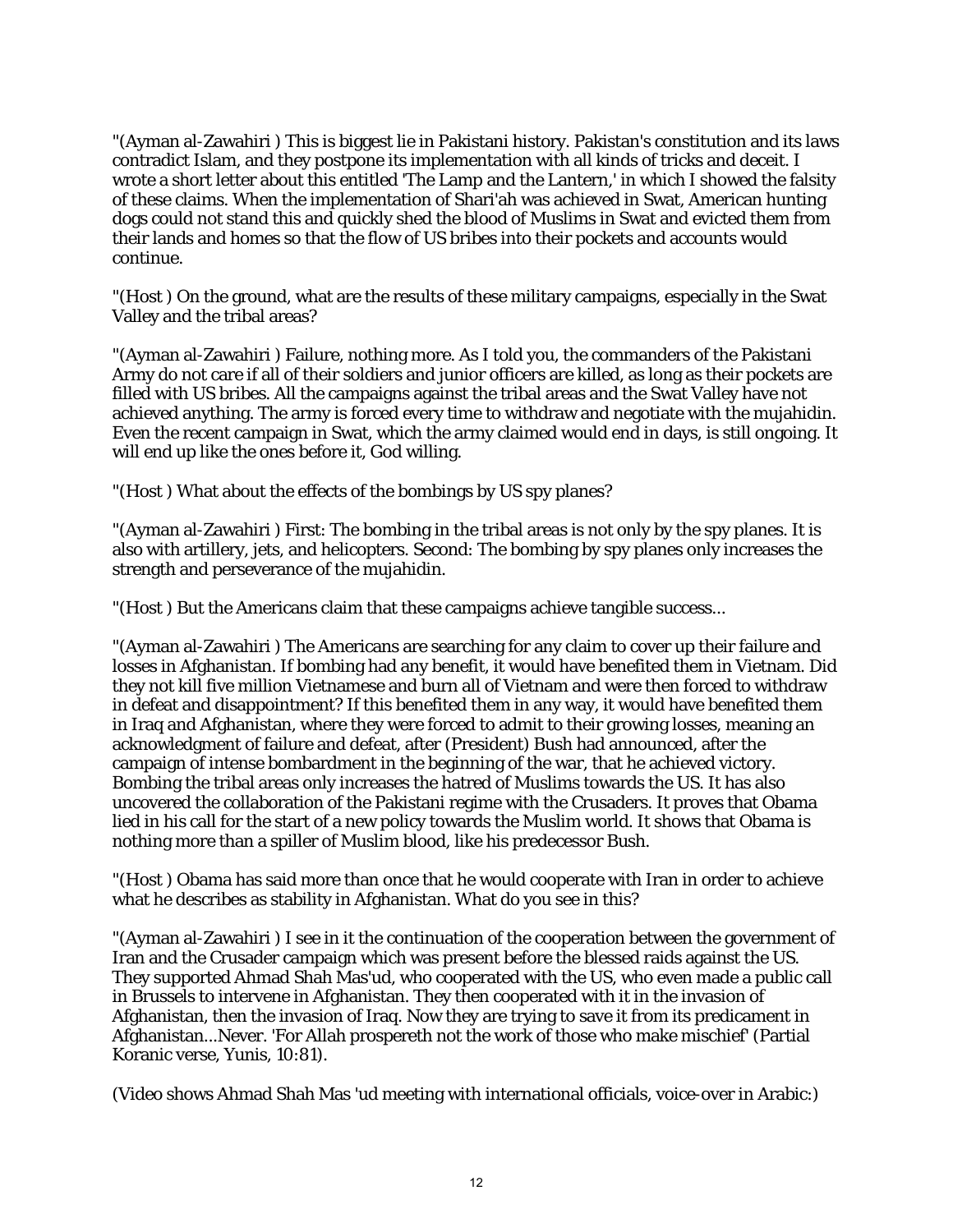"Ahmad Shah Mas'ud, ally of the Iranians, called for a US intervention in Afghanistan to safeguard the security of the US and its allies.

(Video shows Mas'ud speaking at a news conference, with Arabic subtitles:) "This is my message to Mr Bush, if he does not move toward achieving peace in Afghanistan, and if he does not help the Afghan people reach peace, it is certain that the problem will not be restricted to only Afghanistan, but will spread to the US and other countries.

(Video shows Mas'ud at "EU Headquarters," voice-over in Arabic:) "Therefore, when Mas'ud was killed, the US and Russia felt worried. The US worry was mentioned in the 9/11 Commission Report when mentioning the meeting that took place one day after the death of Mas'ud.

(Image of the cover of the 9/11 report and some pages, Arabic voice-over reading from report:) "On 10 September 2001, representatives of US security agencies met and decided to agree on a three-stage plan. The first plan: a delegation would be sent to the Taliban, to give them a final chance. The second stage: if the first stage fails, in addition to the continuous diplomatic pressure, there would be added a covert plan that would encourage anti-Taliban Afghans, from all the main ethnic groups, to increase the pressure on the Taliban in the civil war and to attack Al-Qa'ida bases, at a time when the US would create an international coalition to topple the regime. The third stage: if Taliban policy does not change, the US will take covert action to topple the Taliban regime from within.

(Video shows footage from a meeting that included President Bush, Vice-President Dick Cheney, Donald Rumsfeld, Colin Powell, and others, as well as photos of US officials. Voice-over in Arabic:) "Those in the meeting agreed to revise the main Al-Qa'ida directives, which were being prepared for the President in order for this plan to be added to it. This mobilization in the highest ranks of US policymaking on 10 September 2001 was a reaction to the death of Ahmad Shah Mas'ud on 9 September (2001) because the US Administration considered the killing of Ahmad Shah Mas'ud a declaration of war by the Islamic Emirate against US interests. Even though the killing of Ahmad Shah Mas'ud, in the balance of international law, was an internal Afghan matter, for the senior criminals of the world it was a declaration of war from the Islamic forces that fight jihad against it.

(Footage of 9/11 attacks. Voice-over in Arabic:) "They adopted this criminal plan against the Islamic Emirate on 10 September (2001), but the mujahidin, with God's blessing, preempted them before they could begin, and struck them in their home on 11 September.

(Video shows footage of Moscow, Vladimir Putin. Voice-over in Arabic:) "As for the Russian worry, this was expressed by President Putin about the death of Ahmad Shah Mas'ud. (Putin speaking, Arabic and English translation on screen:) "Mr Bush and I spoke. I said that Mas'ud, the leader of the Northern Alliance, has just been killed. I told my American colleague 'I'm very worried. Something big is going to happen. They're planning something.'

"(Host ) When America started to prepare to invade Afghanistan, President Khatami considered that he must cooperate with the US in its war against Islam under the name of terrorism, and he was able to convince the Council of Ministers of his opinion. Iranian (former) President, Muhammad Khatami, says: 'The Taliban was our enemy. America thought the Taliban was their enemy too. If they toppled the Taliban, it would serve the interests of Iran.' The Iranians decided to talk to the Americans. The only place where the two delegations, the Iranian and the American, could meet, was the United Nations. There a member from the Iranian delegation carried a message to the United Nations. Hillary Mann, a member of the US delegation to the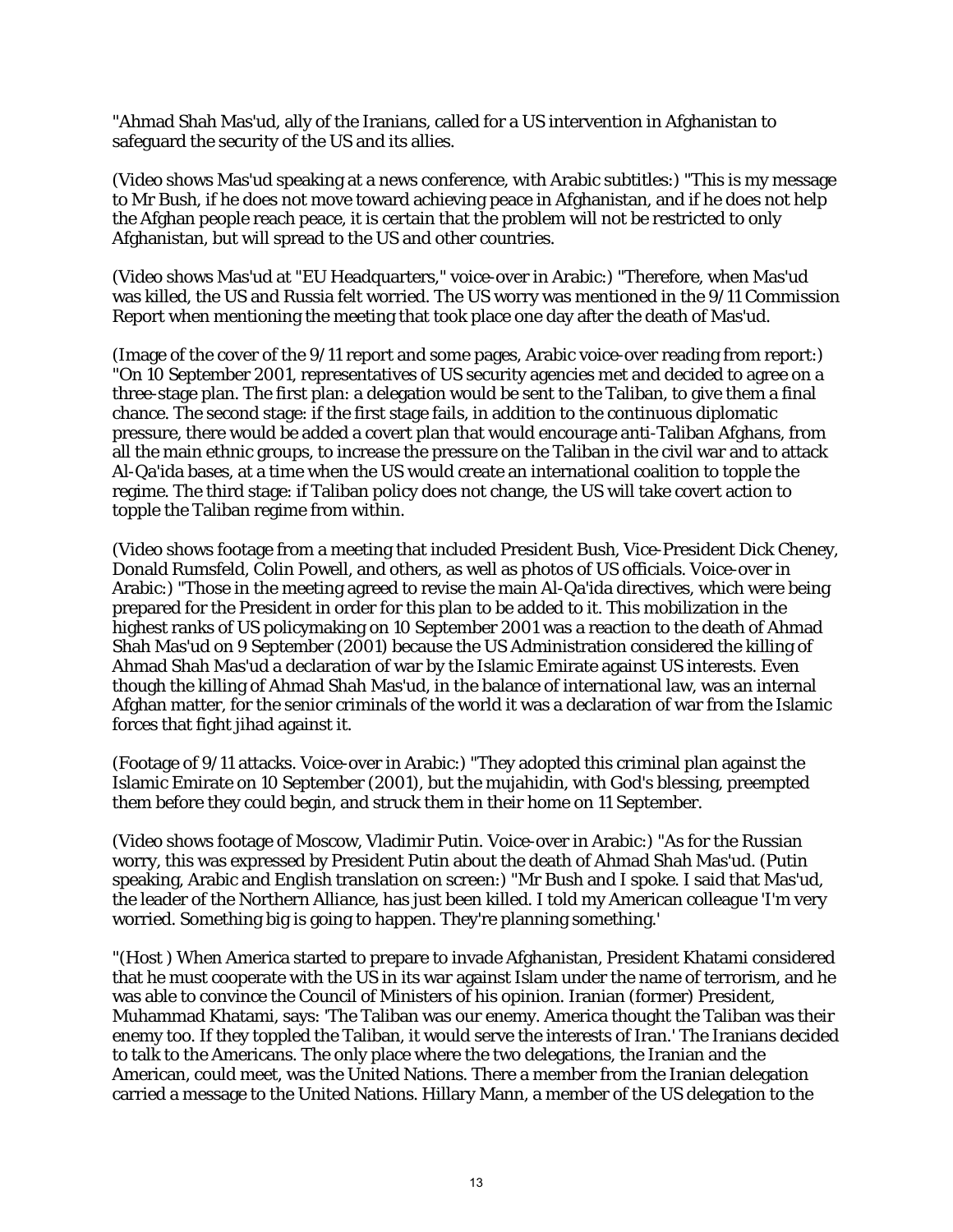United Nations, said in this regard: 'Iran was prepared to work unconditionally with the United States in the War on Terror..that if they could work with us on this issue it had the potential to fundamentally transform US-Iranian relations.' The American and Iranian diplomat started to meet secretly in what was known as the  $6 + 2$  Group. In this regard, Hillary Mann said: 'These meetings took place in New York and also in Geneva, and the Iranians were willing to do whatever was necessary to help to ensure that the US military campaign would succeed.' American air strikes, which started on 7 October 2001, continued for almost a month, but without results. Iran's Northern Alliance, which was surrounded in the Panshir Valley, needed America to target the Taliban as they blocked the way to Kabul. Here, the Iranians decided to support the US with vital intelligence information, and they used the  $6 + 2$  Group. Mohsen Aminzadeh, Deputy Foreign Minister of Iran, says: 'There was nothing left in Afghanistan to destroy. It had all been destroyed already. America targeted bunkers; caves actually. They dropped stupendous bombs that could destroy mountains. No result. One of our delegates was from the military. He was briefing them on the situation inside Afghanistan.' Hillary Mann says: 'He pounded the table and said I've had enough of this, this is just nice talk, but we are not going to get anywhere if the Islamic campaign doesn't succeed.' Mohsen Aminzadeh, Deputy Foreign Minister of Iran, says: 'He said if America wants to succeed, they'll need the Northern Alliance's help.' Hillary Mann says: 'And then he took out a map and he unfurled it on the table and started to point the targets that the US needed to focus on, particularly in the North. We took the map to CENTCOM, the US Central Command, and certainly that did become the US military strategy.'

"(Narrator ) After Kabul fell, Iran helped to form the US agent government in Afghanistan. It recognized the government, which came upon the back of American tanks and under more than thirty Crusader banners. They even expelled Shaykh (Gulbuddin) Hekmatyar from Iran when he stated that this is an agent government rejected by the Afghan people. Nine months later, America and Britain sought to issue a resolution through the Security Council to justify the invasion of Iraq. The British Foreign Minister went to the Middle East seeking support and he arrived in Tehran. UK Foreign Minister, Jack Straw, says: 'Iran was a big piece in the region and it was important for me to see the Iranians..To get them on board for what we were seeking to do to Saddam, which was to get rid of him. We cannot ignore the threats posed by Saddam Hussayn to this region, to countries like Iran and Kuwait, to the Iraqi people themselves and to the security of the region and the world.' Iranian President, Muhammad Khatami, says: 'They didn't always oppose Saddam. Saddam was our enemy. We wanted him destroyed.'

"(Host ) Khatami now presented an unexpected offer: Iran would provide America with intelligence information and the necessary advice to overthrow Saddam. UK Foreign Minister Jack Straw, says: 'There had been an international arrangement in respect to Afghanistan in which they participated, and no one much noticed this, but it had worked pretty well.' Iranian President, Muhammad Khatami, says: 'I told him: Let's repeat the Afghanistan experience in Iraq. Let's make it six plus six. That's the six countries bordering Iraq, America, the other Security Council members, plus Egypt.' Mohsen Aminzadeh, Deputy Foreign Minister of Iran, says: 'For us, Iraq's future was no less important than Afghanistan's. Many key Iraqis were exiled in Iran. They would be Iraq's leaders.' Iranian (former) President, Muhammad Khatami, says: 'Look at Iran as a power that can solve problems, rather than as a problem itself.' How do you see Iran's position in relation to the major events since the beginning of the Crusader campaign against Afghanistan?

"(Ayman al-Zawahiri ) I think in the end, Iran has lost a lot.

"(Host ) On what did you base your current opinion, since some allege that Iran is the greatest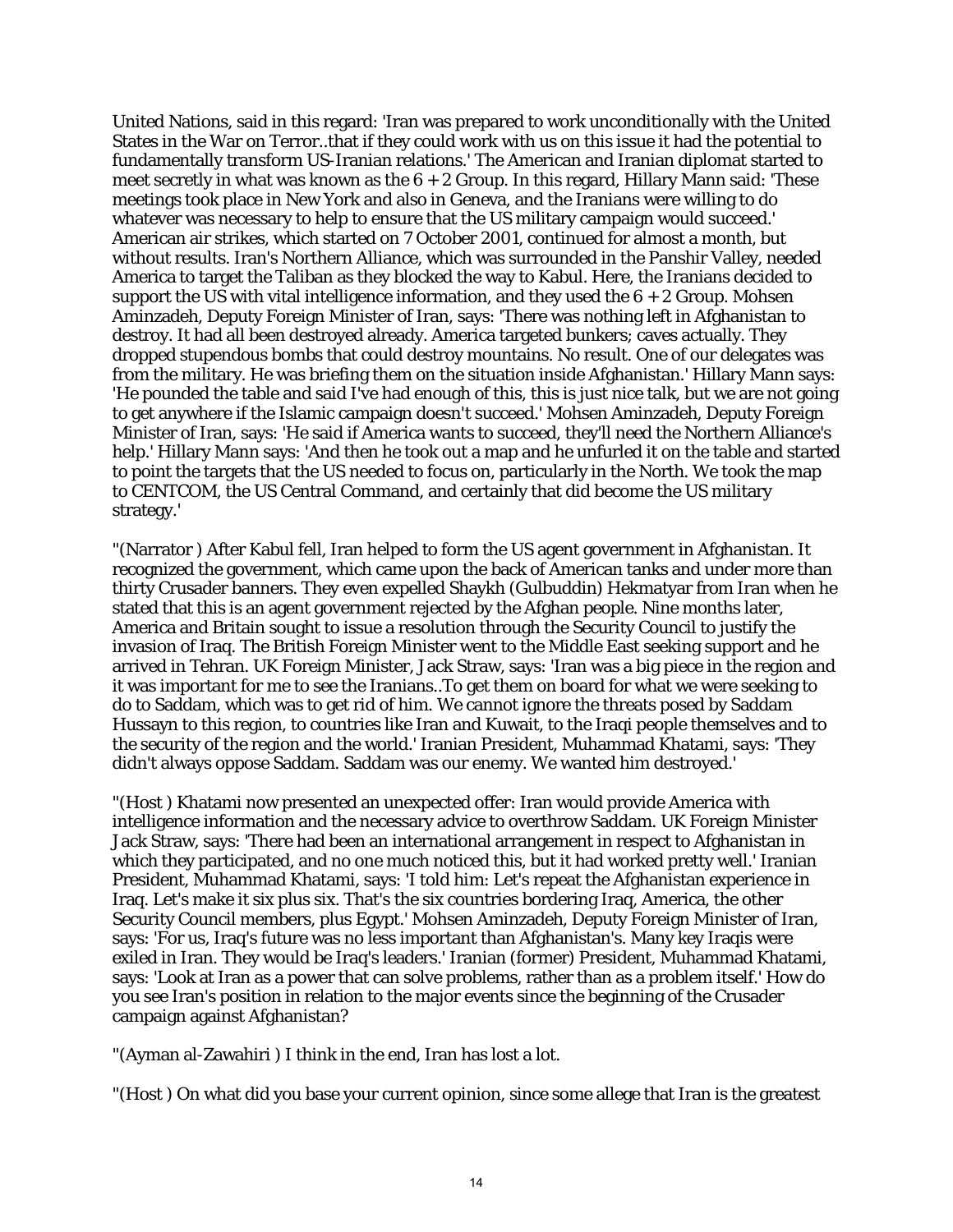winner in these events, as America has toppled two regimes that were the enemies of Iran, the Taliban in the east, and Saddam in the west?

"(Ayman al-Zawahiri ) I see that Iran is like 'those who seek refuge from sun, because of the heat' (proverb). First, the Islamic emirate in Afghanistan was careful not to gain Iran's enmity, but made it a point to find a beneficial relationship between it and Iran to break the siege imposed on it. Iran was interfering in the affairs of Afghanistan and supported the Northern Alliance with funds, weapons, and experts. Regarding Iraq, after the first Gulf war, and especially after the American invasion, its situation did not enable it to form any threat to any of its neighbors. It was proven that all the allegations and justifications of America to invade Iraq were lies. This was the situation in Iran before the Crusader campaign against Afghanistan. Currently, it is surrounded from the east in Afghanistan and from the west in Iraq, by almost a quarter of a million soldiers from America and its allies...Let alone the huge military presence in the other bank of the (Persian) Gulf. They are troops that wish to eliminate the ruling system in Iran.

"(Host ) But the current government in Afghanistan is friendly with Iran, and the other one in Iraq is loyal to Iran...

"(Ayman al-Zawahiri ) No, both governments in Afghanistan and Iraq are loyal to America and arrived on top of their tanks and could not survive without them. This was stated by Karazi and Maliki several times, where they demanded for America not to exit Afghanistan and Iraq now.

"(Host ) But in Iraq the government is in the hands of the Shia?

"(Ayman al-Zawahiri ) This is true, the government in Iraq is in the hands of the Shia, who were residents and are supported by Iran, but the real influence is in the hands of the Americans, not the Iranians. All the Iranians can do is create problems for America in Iraq. The violent clashes between the Iraqi forces supported by the American army and the other militias like the Al-Mahdi Army that shelled the forces fighting at the two Domes of Al-Abbas and Al-Hussayn (may God be pleased with them), is one of the features of the conflict between America and Iran in Iraq. It is proof that Al-Maliki and his government, when facing a test, would offer their allegiance to America rather than Iran. This conflict is clear in Iran's opposition to the security agreement between America and Iraq, which according to it, some Americans would withdraw.

"(Host ) Therefore, you believe that Iran has lost strategically through helping America to invade Afghanistan and Iraq?

"(Ayman al-Zawahiri ) This is not all. In addition to Iran's financial loss, it also experienced a significant moral loss.

"(Host ) How?

"(Ayman al-Zawahiri ) Iran has been exposed to the Islamic world. It has become obvious that they are not among the opposition front, as its supporters would like to portray it, but it is among the bargaining front and is willing to sell Muslims in any place to the invading Crusaders and support them against Muslims, if it believes that its imminent interests will be achieved through this collusion. Iran believes that jihad is permissible in Palestine and Lebanon and it is impermissible in Iraq and Afghanistan. Not even a single fatwa was issued by any Shiite scholar, inside or outside of Iran, on the necessity of fighting against the invading Crusaders in Iraq and Afghanistan. On the contrary, all their announcements and directions called for calmness and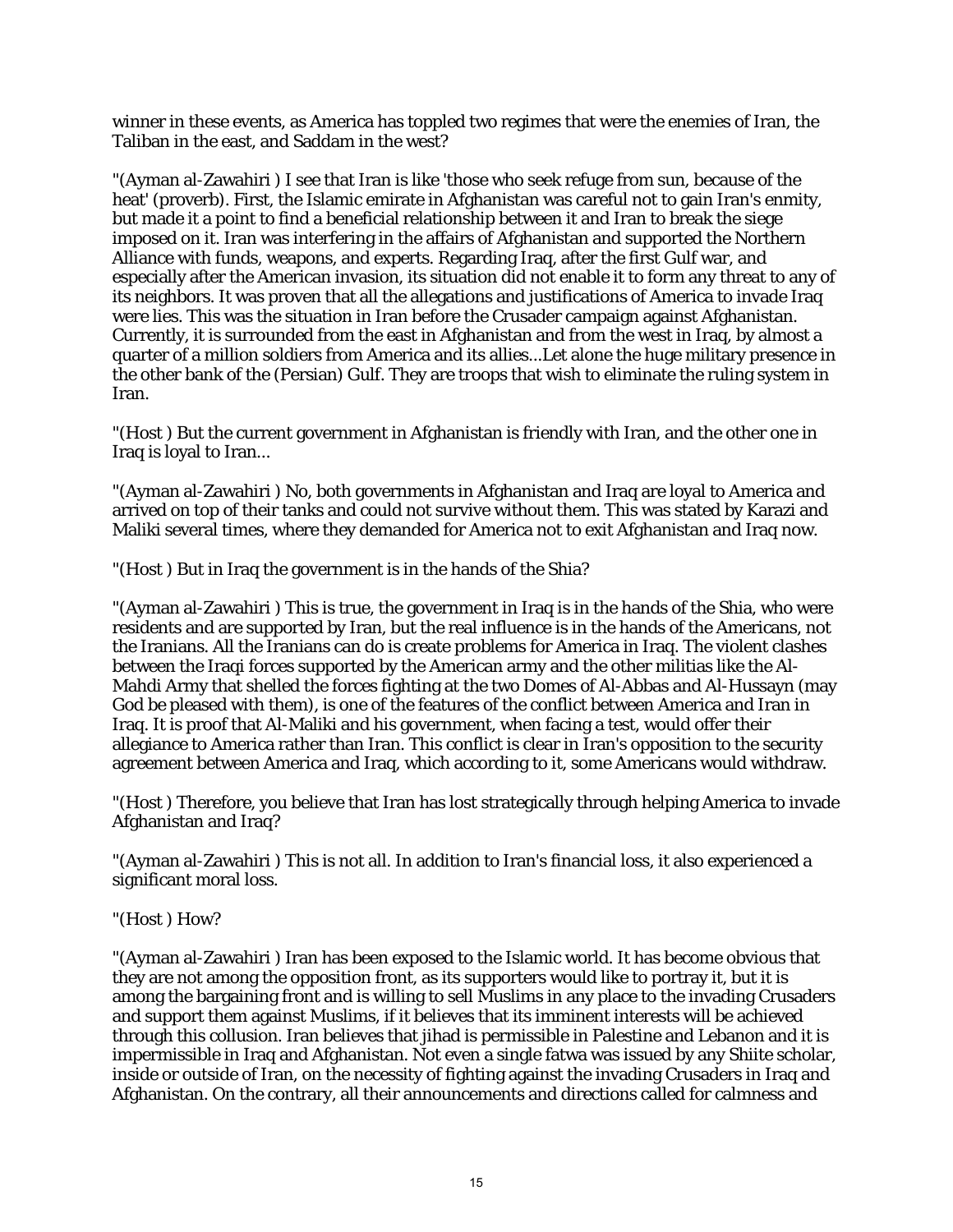non-resistance. America, the great Satan, became the preferred partner in Afghanistan and Iraq. No harm that the American Crusaders have entered Afghanistan and Iraq...and also, there is no harm from their shelling to the tomb of Imam Ali (may God honor him). But they will face horrors, destruction, and great events if they try to touch a grain of Iran's soil.

"(Host ) Those who defend Iran say that Al-Qa'ida accuses Iran of collusion with the Crusaders in Iraq and Afghanistan, but they are not alone in this crime, as most of the Arab countries that are allegedly Sunni participate in one way or another in the Crusader campaign. Not only did the Shiite scholars remain silent about the Crusader invasion of Iraq and Afghanistan, but there are also Sunni scholars who issued fatwas stating that Muslims could participate in the American Crusader campaign against Afghanistan. And there are official scholars who issued fatwas considering it impermissible to participate in jihad in Iraq...

"(Ayman al-Zawahiri ) We, by the grace of God, have exposed the role of the Arab countries in their alliance with the Crusader campaign against the Muslim world, and we also exposed the role of the so-called 'Marines scholars'...I have asked them to repent, retreat from that disgraceful decree, and to apologize to the Muslim Ummah about this historical mistake. We have also found out the role of official and non-official scholars who have been appointed by the authorities in the Arabian Peninsula and elsewhere. They have served the Crusade campaign against the Islamic world. In the recent speech of Shaykh Usama Bin Ladin (may God protect him) he asked the Muslim Ummah and faithful scholars to reveal (the truth about) those scholars, and prepare lists of their names, statements, and stances that support the Crusade campaign against Islam and Muslims.

"(Host ) Supporters of Iran do not have mercy on those who have issued a decree allowing Muslims to participate in the Crusade campaign on Afghanistan. They warned against Shiite activities among Sunni societies, and described them as agents of Israel.

"(Ayman al-Zawahiri ) Yes! This is the slightest accusation they raise against anyone who disagrees with them, whereas they forget what they have done for the Americans in Iraq and Afghanistan. In the recent elections, (Ahmadi) Najad has even accused his opponents of serving the interest of Israel. God, blessed is He and Exalted, said: 'Do ye enjoin right conduct on the people, and forget (to practice it) yourselves, and yet ye study the scripture? Will ye not understand?' (Koranic Verse, Al-Baqara, 2:44).

"(Host ) Far from our discussion of Iran, let me raise a topic that the conversation about the scholars who have conspired with the Crusade campaign reminded me of. Some of them claim that Al-Qaida does not praise anyone, thinks only of itself, and that anyone who disagrees with it is wrong.

"(Ayman al-Zawahiri ) This is part of the media warfare. This statement is not true. We have praised many scholars, preachers, and mujahidin who are not related to Al-Qaida, such as Shaykh Hassan Al-Banna, Shaykh Izz Al-Din Al-Qassam, Professor Abdel Qader 'Uda, Shaykh Ahmed Shakir, his brother Mahmud Shakir, Shaykh Muhammad Hamid Al-Fiqhi, Shaykh Muhammad Khalil Harras, Shaykh Adel Razzaq Afifi, Shaykh Muhammad Al-Awdan, Professor Sayyid Qutb, Shaykh Salah Abu Ismail, Shaykh Abdullah Azzam, Shaykh Ahmed Yassin, Dr. Al-Rantissi, Shaykh Hammud Al-'Uqla, Commander Shamil Basayev, President Aslam Maskhadov, President Zelimkhan Yandarbiyev, Shaykh Abu Omar Al-Sayf, Shaykh Nidham Al-Din Shamzai, Shaykh Mawlawi Abdullah Ghazi, the father of our master Abdul Rashid Ghazi, the martyr of the Red Mosque in Islamabad, Shaykh Muhammad Yunus Khalis, God rest their souls, Shaykh Omar Abdul Rahman, Shaykh Abu Al-Mundhir Al-Sa'idi, Shaykh Abu Qatada Al-Falastini,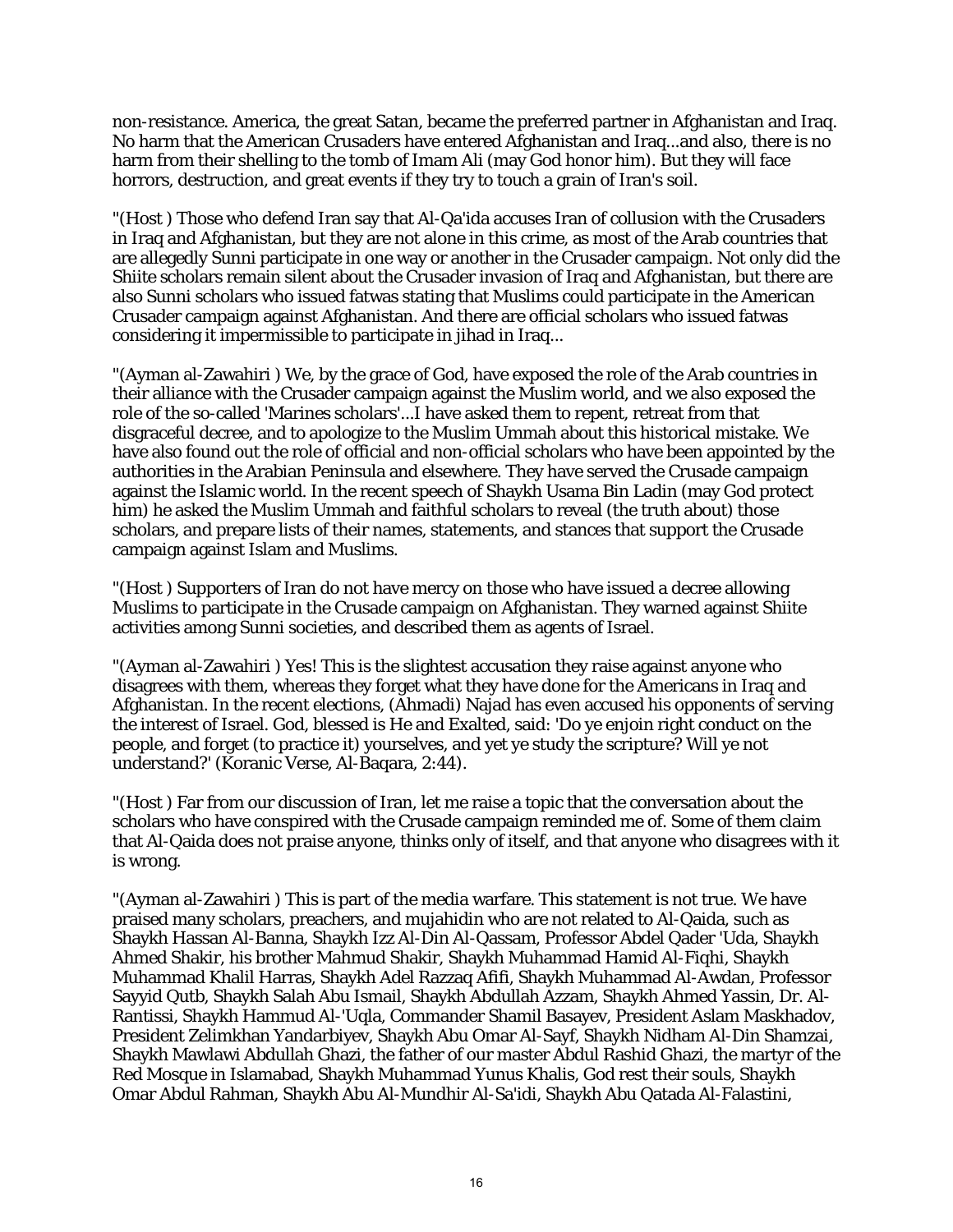Shaykh Abu Al-Walid Al-Falastini, Shaykh Nasir Ibn Muhammad Al-Fahd, may God release them, Shaykh Abdullah Dhakiri, Shaykh our master Jalal Al-Din Haqqani, Shaykh Fadhli Muhammad, Shaykh Muhammad Yasir, known as Professor Yasir, Shaykh Hussein Omar Ibn Mahf ud, Shaykh Abu Muhammad Al-Maqdisi, Shaykh Abu Abdullah Al-Muhajir, Shaykh Yusuf Abu Hilala, Shaykh Hamid Al-Ali, and Shaykh Abu Basir Al-Suri. We might even disagree with some of those whom we have praised in some issues. Shaykh Usama supported scholars who stated that the siege on Gaza is loyalty to the Jews, and issued their ruling regarding that allegiance. We also support the Al-Azhar scholars for their genuine stance regarding the normalization and siege on Gaza. In general, we praise those who are right and criticize those who are wrong. We ask God to grant us fairness in (our) statements and actions.

"(Host ) Some supporters of Iran accuse you of attacking it in order to serve the interests of Arab countries from the Gulf that support the US.

"(Ayman al-Zawahiri ) We say to them the proverb: 'Remember what you say when you lie.' Praise God, we are the ones who revealed the betrayal of the leaders of the Gulf the most against the Muslim Ummah, since they conspired against the major Palestinian revolution in 1936 through their alliance with Roosevelt before World War II ended. They participated in Crusade campaigns in Iraq and Afghanistan, the initiative that gave up Palestine and acknowledged Israel, and conspiracy of the siege on Gaza. However, we challenge those who claim (those things) to be as clear as Al-Qaida in confronting those corrupt ruling families in the Gulf and throughout the Muslim world.

"(Host ) How so?

"(Ayman al-Zawahiri ) Iran's supporters harmonize with many rulers in the Gulf, especially Al-Saud. Therefore, most prisoners have been released, whereas thousands of monotheist Muslims, who command good acts and forbid evil, remain in jails controlled by Al-Saud. They also get fired from their jobs, or get harassed.

"(Host ) Alright! Let us shift from discussing Iran to the situation in Iraq.

"(Ayman al-Zawahiri ) Go ahead!

"(Host ) How do you see the current situation in Iraq?

"(Ayman al-Zawahiri ) The situation in Iraq is very good, due the blessing of God. God willing, it will benefit the mujahidin, and the Americans will leave...At least their presence will significantly diminish. The Shiite Iraqi Government must assume its responsibility. The Shiites are split between the US and Iran, whereas the Awakening Groups have deteriorated. Due to the blessings of God, the mujahidin are resolute and firm. They have not stopped inflicting the invading Crusaders and their agents with painful strikes and casualties.

"(Host ) Alright! What would your answer be if I ask you about your message to the people of Iraq?

"(Ayman al-Zawahiri ) In reality, I would like to address many messages, not one, to the people of Iraq.

"(Host ) Go ahead!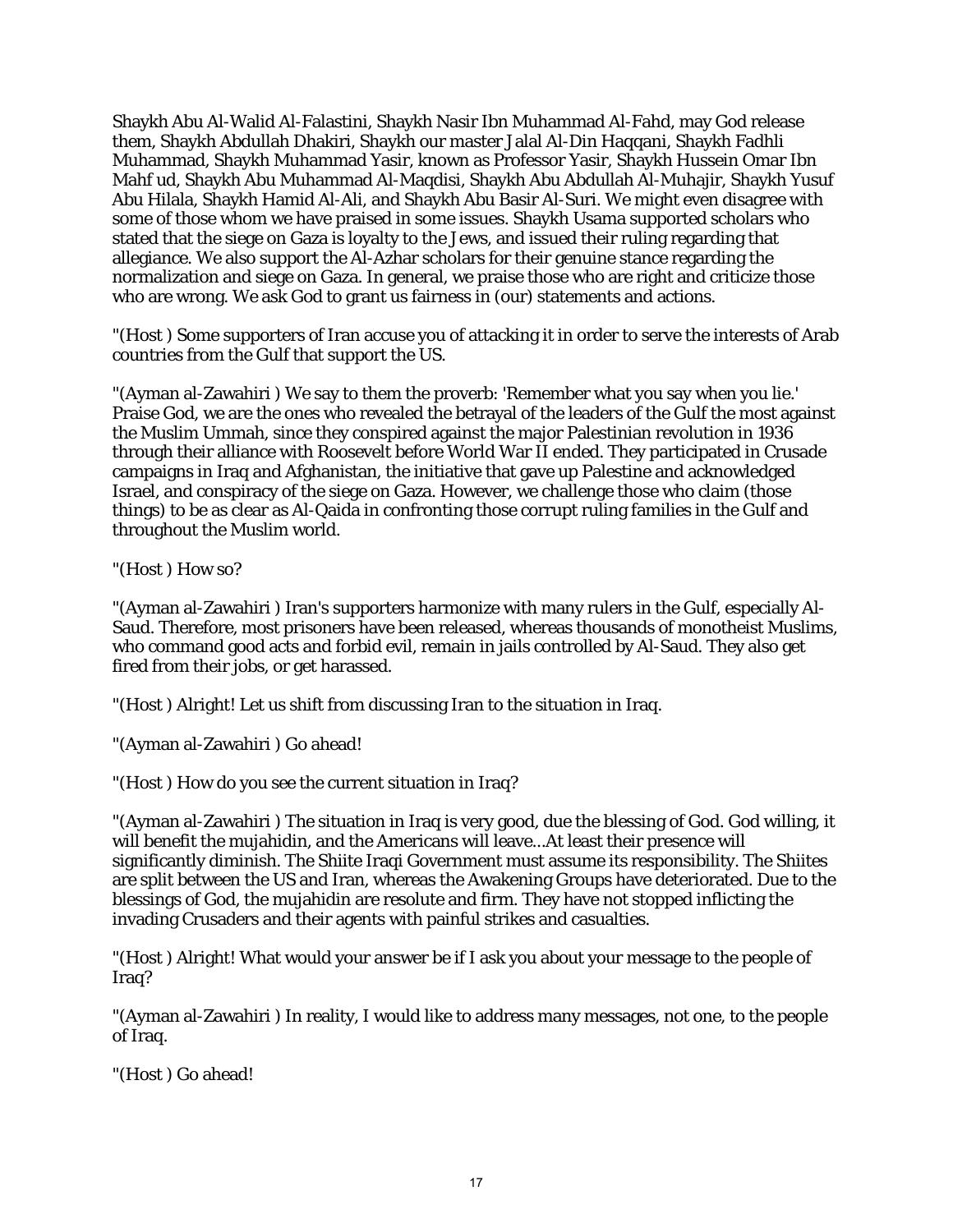"(Ayman al-Zawahiri ) My first message is addressed to the people of jihad, Islam, and the proper doctrine and firm methodology led by the Islamic State of Iraq, may God guide and protect it. I say to them: Remain firm, patient, and steady. Strengthen your ranks! God willing, victory is coming! Difficult times have passed. The next phase will be easier due to the blessing of God. I ask them to genuinely seek union through the right methodology and pure doctrine. Shaykh Abu-Umar al-Baghdadi (may God protect him) has called on them to pursue that. Therefore, they should take the initiative in responding to his call. I think that my brothers in the Islamic State of Iraq open their hearts and souls to any jihadist group that seeks union, and to every Muslim who seeks support and the victory of Islam and Muslims.

"(Host ) Alright! This is the first...

"(Ayman al-Zawahiri ) Yes! The second is addressed to our truthful and sincere masters, shaykhs, and professors who are firmly on the path of the prophet (peace be upon him). They should support truth and the mujahidin in order to reveal the names of those traitors who seize the religion. They should not fear anyone. They must denounce traitors who use religion and have not commended the Ummah to assume the duty of fighting the invading Crusade. They must reveal that the Shiite clergy, in Iraq or Iran, has not issued a single decree regarding the fight of the invading Crusade against Afghanistan and Iraq. Moreover, scholars supported by the authorities in the Arabian Peninsula and Egypt call on people to stay away from jihad in response to orders of the US-controlled collaborating rulers. Thus, those scholars are the slaves of the slaves, and agents of the collaborators.

"(Host ) Alright! Is there another message?

"(Ayman al-Zawahiri ) Yes! My third message is addressed to those who have joined the Crusader Awakening groups from groups that previously performed jihad. I say to them: Can you repent before it is late? You have witnessed defeat in this life. What about defeat in the hereafter? God the Exalted says: And the penalty of the hereafter is far more grievous and more enduring' (Koranic Verse, Ta-Ha, 20:127), in addition to 'but the penalty of a hereafter will be more humiliating still, and they will find no help' (Koranic Verse, Fussilat, 41:16)...I also say to them: Have your religion, honor, and pride lost value so that you have sold them for 300 dollars a month, which is thrown at you like leftover food to a watchdog that is only loyal to those who feed him? Respond to the call of Shaykh Abu-Hamzah al-Muhajir (may God protect him) and be mindful that the mujahidin are sincere in their offer to you as an opportunity for repentance. They are also sincere in cautioning you. Thus, after the repentance offer of the mujahidin, you only have the method of Al-Siddiq (may God be pleased with him) regarding the apostates. It is either real war, or disgraceful peace. There is one last message.

## "(Host ) Go ahead!

"(Ayman al-Zawahiri ) My last message is addressed to my Muslim brothers, the grand children of Salah al-Din, the beloved Kurds. I remind them of what God (blessed and exalted is He) said: 'Never will the Jews or Christians be satisfied with thee unless thou follow their form of religion' (Koranic Verse, Al-Baqara, 2:120) and 'O ye who believe! Take not into your intimacy those outside your ranks. They will not fail to corrupt you. They only desire your ruin. Rank hatred has already appeared from their mouths. What their hearts conceal is far worse. We have made plain to you the signs, if ye have wisdom' (Koranic Verse, Al-Imran, 3:118). God created you free. Do not accept oppression and injustice! You will not find freedom, pride, and dignity anywhere but through Islam. It is said in His glorified book: 'O mankind! We created you from a single (pair)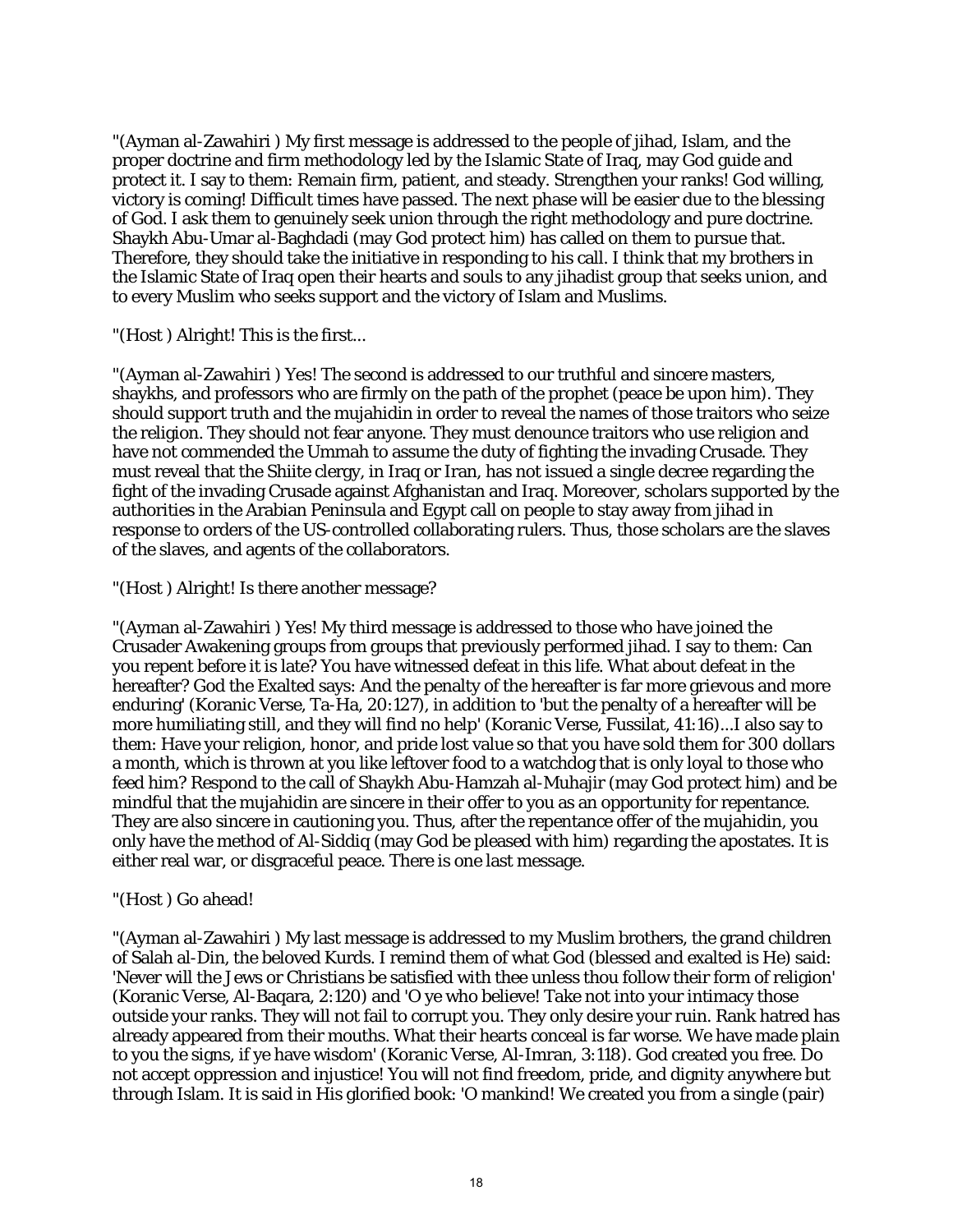of a male and a female, and made you into nations and tribes, that ye may know each other (not that ye may despise (each other). Verily the most honored of you in the sight of Allah is (he who is) the most righteous of you. And Allah has full knowledge and is well acquainted (with all things)' (Koranic Verse, Al-Hujurat, 49:13). The Americans and the Jews are using your government to serve their interests. They will not allow you to disagree with them. Once their objective is achieved, they will give up on you. They will not defend you if they find that your enemies serve their major interests. Therefore, be supporters of God and His messenger! Remain committed to your Islam and doctrine! Be mindful that the Americans and Jews will corrupt your sons and daughters in order to make them their slaves! Your mujahidin brothers are extending their hands to you, and they are the furthest from the regional sectarianism, and we in Al-Qa'ida have pledged our alliance to the Commander of the Faithful Muhammad Omar the Afghan. We are proud of that, and call on the people a nd Muslims to follow the path and be free as you were created by God. Do not be puppets in the hands of Jews or the Americans, who will use you for a while and then abandon you."(Host ) Well, I will move to Lebanon. I would like to ask first about Hizballah, their stance on the events of Gaza...What do you think of their point of view?

"(Ayman al-Zawahiri ) The events of Gaza have exposed Hizballah.

"(Host ) How?

"(Ayman al-Zawahiri ) The position of Hizballah on the Gaza events included two contradictions. The first was to direct and repeat criticism through Hasan Nasrallah to Husni Mubarak and the Egyptian regime of the necessity of opening the entrances and appealing to the Egyptian army to get involved, and also pleading with the Egyptian people to push the opening of the borders with their own chests, and so forth...The second point was that he (Nasrallah) completely refused to fire a single rocket from the tens of thousands of rockets that he claims to have, and is always talking about and threatening Israel with. He did not even fire a part of a rocket in support of the people of Gaza who asked the Egyptian army to move and assist them, and who asked the Egyptian people to ram the border crossings with their bare chests, but he threatened Israel that if it attacks Lebanon, he will retaliate by firing thousands of rockets into Israel, reaching such and such range...And here is Israel burning Gaza completely, so where are the threats of rockets, or are Muslims in Gaza second class citizens?

"(Host ) Some of the rockets found in the fields ready for firing were described by Hasan Nasrallah as suspicious rockets.

"(Ayman al-Zawahiri ) Praise be to God, why are his rockets pure, smart, and blessed by the Islamic ruler in Tehran, while the rockets of others are suspicious? 'Do ye enjoin right conduct on the people, and forget (to practise it) yourselves, and yet ye study the scripture? Will ye not understand?' (Koranic verse, Al-Baqarah, 2:44).

"(Host ) He claims that he is bound by international agreements, and according to him, the suspicious rockets will cause more harm than good. He does not want to provide an excuse for the Israelis to launch a massive and destructive war against Lebanon, and there are other repeated excuses.

"(Ayman al-Zawahiri ) Praise be to God...But these excuses are the same ones used by Husni Mubarak, a traitor and an agent. And why should the Egyptian people liberate themselves from him?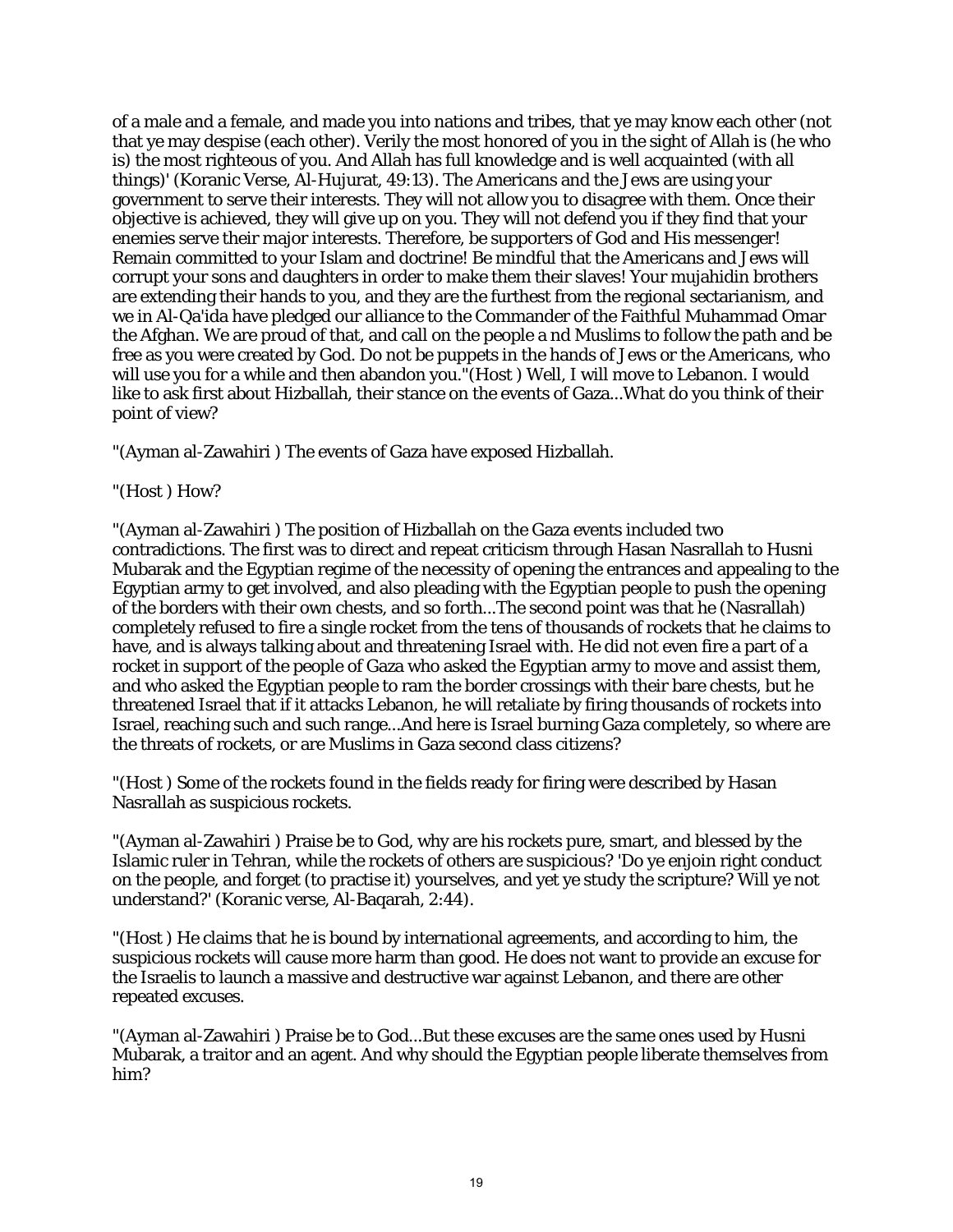"(Host ) He claims that he and his party have fought to liberate Lebanon and this gives them a lawful mandate to rule.

"(Ayman al-Zawahiri ) Praise be to God, Husni Mubarak has fought more wars than him, liberated more land than he ever did, and freed more prisoners than he did, so why is Husni a traitor and an agent against the Palestinians?

"(Host ) What is your explanation of these contradictions?

"(Ayman al-Zawahiri ) The explanation is known to all. The orders did not come from the ruler in Tehran, but the key to explain Tehran and its followers is that they are looking for a political influence by all means, legal or not. But if this political influence should be reached through fighting, they will fight, and if it should be achieved by preventing fighting and agreeing to protect the borders of Israel instead, then they will not fight and they will prevent anyone from fighting and call him suspicious.

"(Host ) Or perhaps through the familiar and the ever-present Iranian accusation of treachery for Israel which was used against Shaykh al-Qardawi, who was their friend...

"(Ayman al-Zawahiri ) Exactly. If the political influence will be reached by them by assisting the Crusader invaders against Muslims, then they will assist the Crusaders against the Muslims without hesitation.

"(Host ) So, what is the secret behind the acceptance of all Tehran's agents with all these contradictions and setbacks?

"(Ayman al-Zawahiri ) The secret is based on what is being circulated by the Shiite sources to their agents regarding their claim that they have an absolute authority from the 12th Imam. They claim they are speaking on behalf of the infallible imam, and therefore they have a right to say so. In addition to this authority, Al-Khomeini increased the level of that claim by stating in his book 'The Islamic Government' that 'a fair scholar has absolute powers like the prophets and companions regarding political authority. The prophets have delegated to the scholars all power of authority afforded to them.' Ten years after the start of the Iranian revolution, Khomeini advocated the theory of the absolute power of the scholar, which was based in part on the theory that the government is only a part of the absolute authority of the prophet (prayers and blessings be upon him), and therefore the government superseded all other religious matters, including the prayers, fastening, and pilgrimage. He also added that the government alone could cancel any legal and religious agreement with its own people if the government decides that the agreement does not support the nation and Islam. The government therefore could rule on any religious or non-religious matter if it diverges from the benefits of Islam. So now, if you contradict the ruling scholar who is the actual ruler, you are contradicting the absolute scholar, and if you contradict the absolute scholar, then you are violating the rules of God, and if the ruling scholar informs you that the jihad in Lebanon and Palestine are legal, but the wars in Iraq and Afghanistan are not, it is the will of God.

"(Host ) Then this must be a papacy, but in the name of Islam?

"(Ayman al-Zawahiri ) Yes, and sometimes against Islam. What can you call those who assist in the spilling of Muslim blood in Iraq and Afghanistan, and the killing of Muslims at the hands the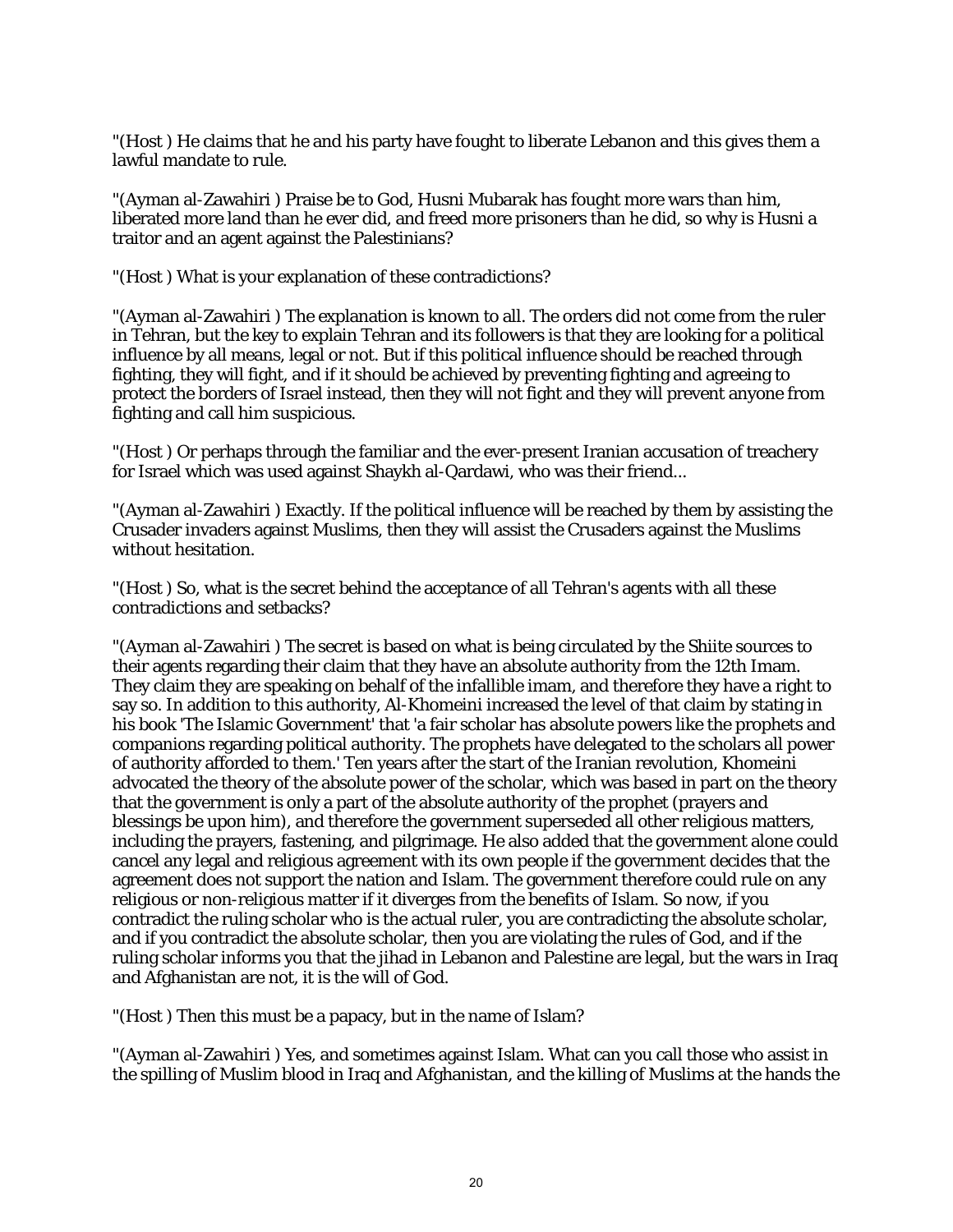Shiite militants in Iraq, and the burning of their bodies, and the drilling of holes in Muslim heads by electric drills?

"(Host ) I have a question that is taunting me, do you think that Hizballah and Hasan Nasrallah are receiving more media coverage than the Taliban?

"(Ayman al-Zawahiri ) Certainly. It is a clear matter for anyone with two eyes. The Taliban is facing an international coalition consisting of more than 30 countries surrounded by Pakistan in the east and Iran in the west, and despite all this, they are liberating their land, freeing their prisoners, and killing Crusaders...More than what Hizballah has liberated or freed. Despite that, they receive a very small part of media coverage.

"(Host ) What is the secret behind that?

"(Ayman al-Zawahiri ) T he secret here is that media sources, particularly Arab media, has a special program, despite its claims that it is free and airs all different opinions and so on. This program welcomes the direction of Hizballah, which is a party that claims to represent God, but at the same time it is a secular party, indulging in the political and secular process, and agreeing with the international treaties and the Charter of the United Nations, while containing itself to a narrow piece of land, stating that its mission ends with the liberation of that strip. It does not call for jihad to liberate other Muslim lands. It does not call for the caliphate, because it considers the Shura succession of an imam chosen by the nation a crime, and would agree with the party, particularly through the high scholar in Tehran, and with other agreements and treaties to be used as a wall to stop any jihadist action against any force, such as the UNIFIL or northern Israel. In return, this program does not welcome or support any calls for resorting to Shari'ah and making it the highest form of the ruling authority, and does not object to the present international system which is based on tyranny and oppression, particularly against Muslims, and against any call for liberating Muslim land and the installation of the Islamic caliphate, which will gather all Muslims. It does not consider Israel to be a crime that must be eliminated...And that is why Hizballah is given such massive media coverage while allowing a very small coverage for the accomplishments of the Taliban in Afghanistan.

"(Host ) Well, do you have a message for the Muslims in Lebanon?

"(Ayman al-Zawahiri ) Yes. I say to them that you will be eaten by wolves if you do not display the courage of a lion. Everyone around you is getting ready. So be careful of the merchants of obscenity and depravity who are the agents of American and Al-Saud (Saudi royal family), because they will be the first to flee when the hour arrives, and they have indeed fled before. Prepare, and gather around the sincere and free leaderships that do not accept bargaining its religion and honor. You must know that Lebanon is a vital part of Islam and you are required to duly prepare for fighting Israel, and to open a front against it. So depend on God, follow God's rules, repent from sins, and may God assist you and guide you to a cherished life and a lasting eternity.

"(Host ) Great. Can we move to Palestine?

"(Ayman al-Zawahiri ) Go ahead.

"(Host ) What would you say if I ask for your brief opinion regarding the current affairs in Palestine, Gaza in particular?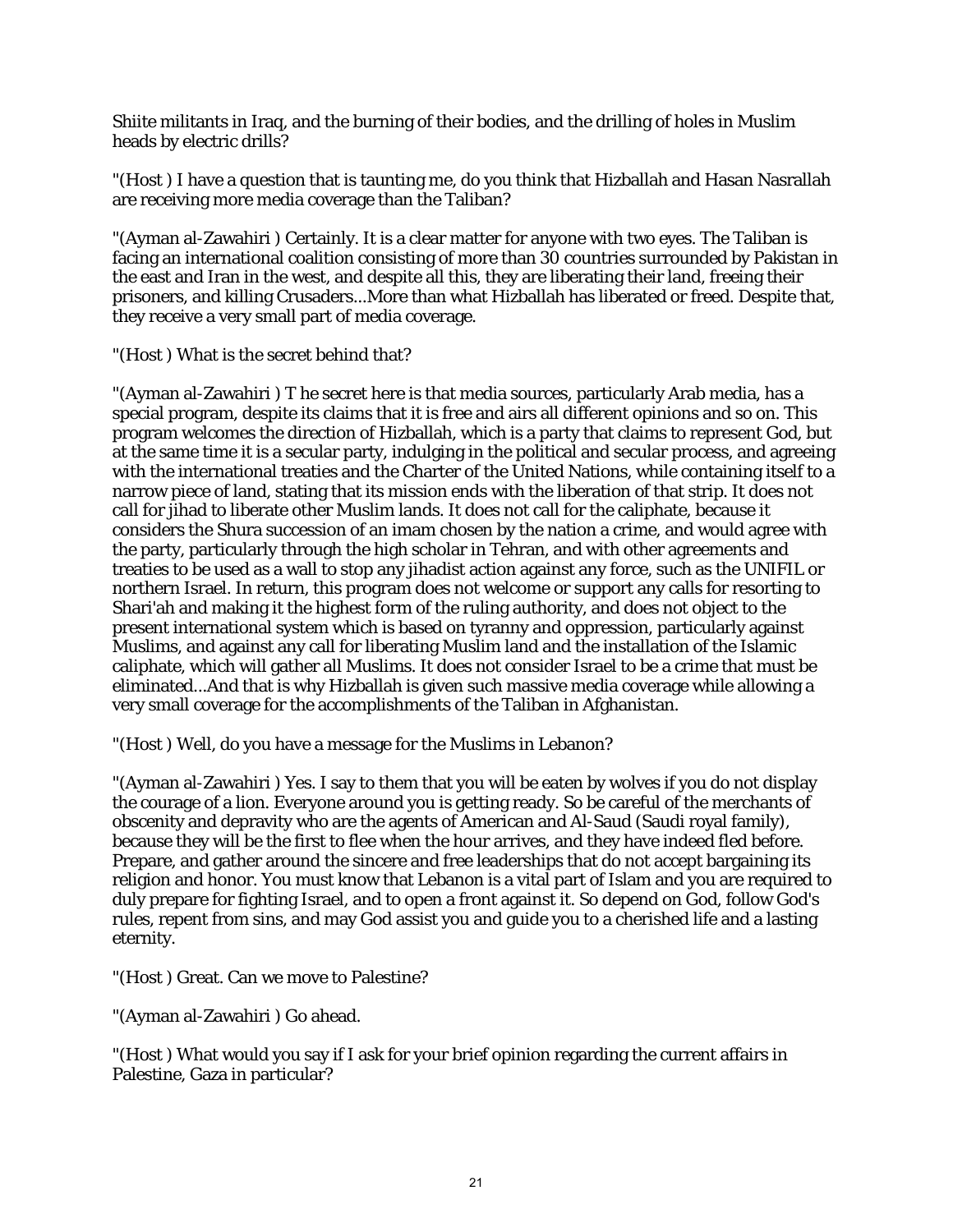"(Ayman al-Zawahiri ) What is happening in Palestine, particularly in Gaza, is an attempt to force the mujahidin down in Palestine, as America and Egypt participate in these efforts. The Jews and Americans have secured one side, which, ironically, is at the hands of the security forces of Abbas, which are cooperating directly with the intelligence services of Israel with the assistance of CIA. These forces arrest and kill the mujahidin, and inform the Israelis of their whereabouts.

(The video shows someone identified as "Dr Azzam al-Tamimi.")

"(Dr Azzam al-Tamimi ) There are approximately 700 detainees and about 40 or 60, or something like that, who were released before the latest talks. Many people are detained every day. The Israelis and the Ramallah authority both make the arrests. The detainees must be released. I was told by those who participated in the meeting in Cairo that Fatah told them that this issue is not up to us. Do not make it a condition. They said this is something imposed by the US on the Ramallah authority, on Salam Fayad, and he is not from Fatah, so do not ask us about this. In other words, this is another predicament that does not have a solution. The other issue is putting an end to the security coordination and cooperation between Israelis and the Ramallah authority because the information that is given to Israelis leads to arrests, raids, and confiscations. A lot of the information given in the Gaza Strip, such as the information that led to the assassination of Sa'id Siyam, which was given by members belonging to Mahmud Abbas and Fatah. This is a real problem. How will we announce that we came to agreement, and knives are stabbing us in the back day and night? Yes, what is happening on the Palestinian scene is painful but it happens in all liberation movements. Targeting liberation projects is accomplished by creating a fifth column within the liberation movement itself. This happened in the Irish strife against the British occupation, in South Africa against the apartheid, and Vietnam. It is not a secret that the Israelis, as a result of the Oslo Accord, transformed some of the previous fighters to VIPs and people who benefit from the occupation. Their interest became that of the occupation and they formed the fifth column. They arrest and punish. Go back to the Amnesty International reports between 1996 and 1997: 24 Hamas members were killed under torture in the Palestinian Authority prisons. And now, two were recently killed under torture in Ramallah.

"(Ayman al-Zawahiri ) What is required now is creating jihad in Gaza the same way it was created in the (West) Bank.

"(Host ) How?

"(Ayman al-Zawahiri ) The equation is simple. People of Gaza: if you want to live, eat, and drink, then submit to the Zionist-American demands.

"(Host ) What are those demands?

"(Ayman al-Zawahiri ) Recognizing Israel, accepting international resolutions, and abandoning jihad, or what they call violence. And on top of all that, accept the government of Salam Fayad. "(Host ) Why specifically Salam Fayad?

"(Ayman al-Zawahiri ) He is a funny character loved by the Americans and Jews. The man does not keep a secret from them and does not disobey any order. What is required of him is slaughtering jihad and the mujahidin.

"(Host ) What if the HAMAS government does not respond to these requests?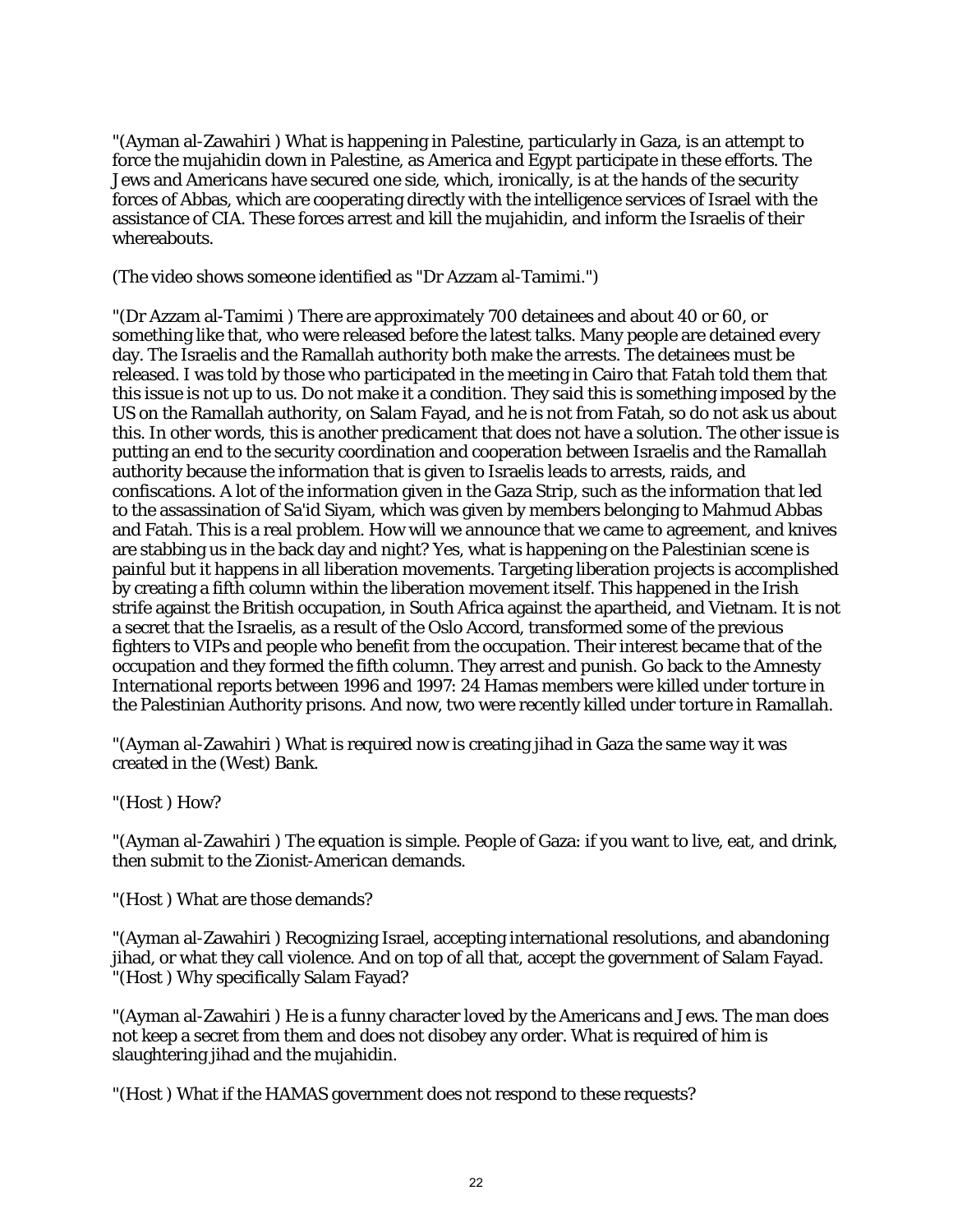"(Ayman al-Zawahiri ) If it does not respond, the blockade will continue, no construction will be done, and the bombarding campaign will be repeated over and over again.

"(Dr Azzam al-Tamimi ) Some people link any improvement of the situation to Palestinian-Palestinian reconciliation, which is why Egypt is working on this issue right now. In Cairo, meetings took place recently, but truthfully, this is a subject that is unclear to many people. What happened was not a disagreement in opinion or a disagreement on diligence. What happened was a lot bigger than that. There are two conflicting projects and common ground for both is being sought, which is impossible. I personally am not optimistic about a Palestinian reconciliation right now. While HAMAS and Fatah were meeting in Cairo, Mahmud Abbas said in the presence of Hillary Clinton that the next government should be a government that follows international legitimacy. In other words, he prepared the agenda in advance. The agenda of Abbas, Salam Fayad, and Ramallah will not be accepted by HAMAS and will not be acceptable to the general Palestinian population. Reconciliation should follow an agreement on common ground. What is this common ground? What will we reconcile over? What is the common ground we will stand on? If you want to enter a partnership with the Zionists, and I consider that these Zionists have no rights in being on the land of my mother and in the house of my father, then the issue is difficult. Therefore it was wrong, perhaps it was an intentional error, but what is meant here is insisting on a Palestinian reconciliation before any procedures. It comes before reconstructing Gaza, opening crossing points, and lifting the blockade. What he is doing is 'putting sticks in the wheels,' as they say, and does no t want to lift the blockade, open the crossing points, or reconstruct Gaza.

"(Host ) Then what is the solution?

"(Ayman al-Zawahiri ) The solution is simply that there is no liberation of Palestine except by jihad. The mujahid must not accept blockade or have his enemy impose on him the time and location of the battle. If things become difficult in one place, it eases up in other places.

"(Host ) You previously sent a message with similar meaning several times. What is the purpose of it?

"(Ayman al-Zawahiri ) The purpose is to remind every Muslim and mujahid that the only way to liberate Palestine is by jihad. If jihad becomes confined in Gaza, there are plenty of wide areas on earth. We are with our mujahidin brothers in Gaza, Palestine, and everywhere. All our capabilities are at the disposal of their hands. They should not stop the wheel of jihad...The goals of the enemy are spread everywhere.

"(Host ) Good. If I ask you to mention a practical solution to the Palestinian case in brief points, what would you say?

"(Ayman al-Zawahiri ) Mujahidin inside Palestine should not allow their enemy to set the time, location, and conditions of the battle. The goals of the enemy are everywhere. The enemy is not only Israel, but includes those who aid, support, and supply Israel with weapons that kill our people in Palestine. Second, if the Muslim nation wants Palestine to be liberated, if it wants to hinder Israel, stop the Judaization of Jerusalem, and prevent the destruction of the Al-Aqsa Mosque, it needs to support the mujahidin in Iraq, because they represent the real hope in breaking the limits and obstacles standing between them and their brothers in Palestine. Once these limits are broken and the obstacles removed, the entire nation will be able to participate in liberating Palestine, God willing. Third, the people of Egypt should carry out a continuous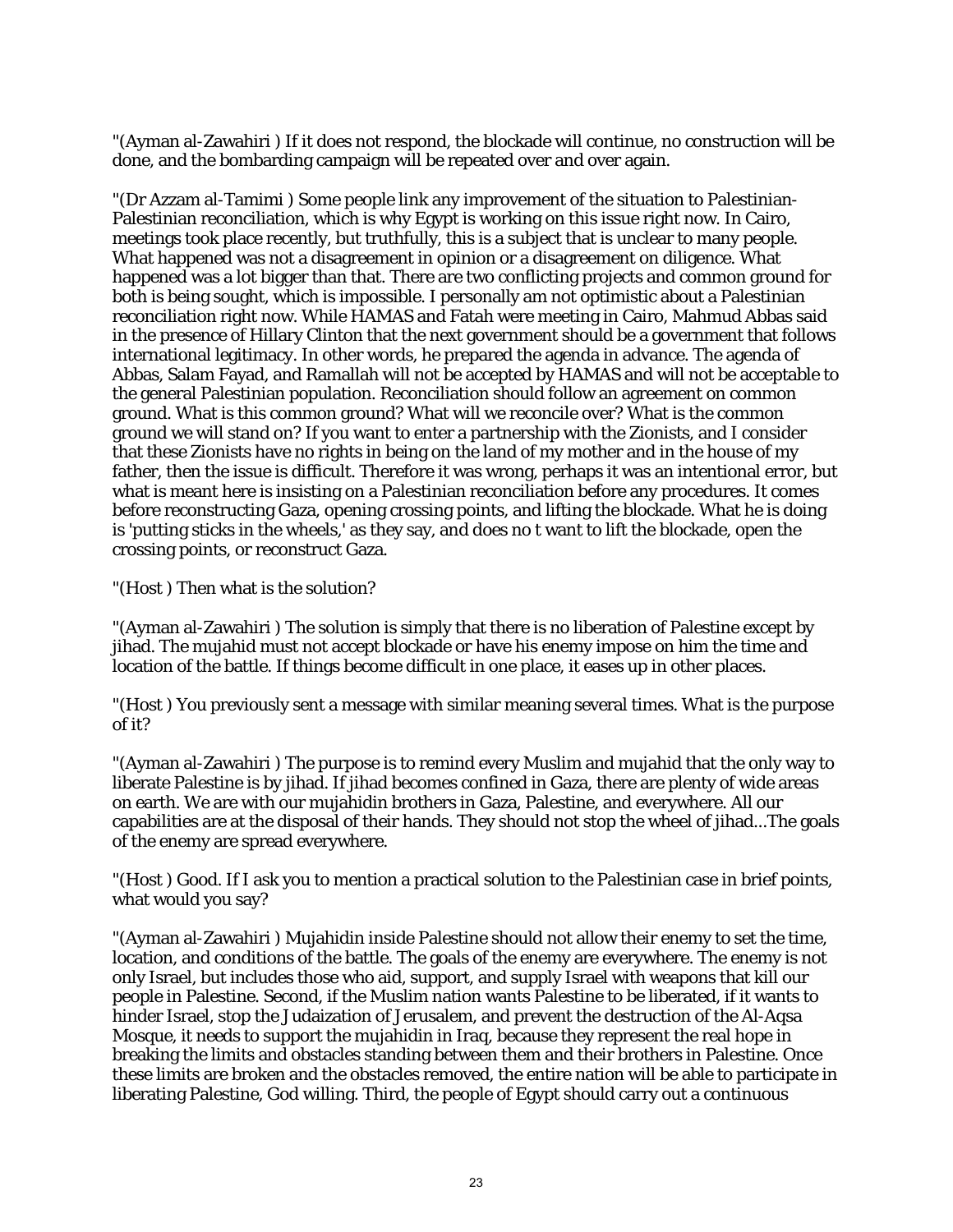protest campaign, which will not end until the Mubarak regime lifts the blockade from Gaza. The dear and proud Sinai tribes should not abandon aiding and supporting their brothers in religion and blood in Gaza and supply them with all they need...From a loaf of bread to tank mines.

"(Host ) Good. Speech is an art...But we are running out of time and I still have important points. Please allow me to concentrate on them.

"(Ayman al-Zawahiri ) Go ahead.

"(Host ) The Arabian Peninsula and Yemen specifically, is experiencing a new revival of jihad. What is your evaluation?

"(Ayman al-Zawahiri ) Regimes that are corrupt, rotten, and allied with the Crusaders in the Arabian Peninsula, especially Al-Saud and Ali Abdullah Salih, have tried to be secretive about the uprising and the jihadist anger that the Arabian Peninsula is experiencing. However, the facts, events, and realities are bigger than them. The whole region is witnessing a jihadist intifada from Somalia to Iraq. It is an intifada that is gaining momentum, awareness, and steadfastness every day. It defines its goals and knows it enemies. It challenges the exacerbated Crusader authority and his followers in the Arabian Peninsula. It defends the stolen Muslim rights and their honors that are being violated by these regimes every day. Therefore, popular support increases among tribes and in the cities. This is something many observers have confessed to. Compassion and support present among the citizens of the nation, especially in Yemen and the mujahidin in the Arabian Peninsula, is not a secret. Popular awareness is more convinced, now that these corrupt and rotten regimes are the reason behind economic injustice and corruption, the political oppression, and social detachment. They are convinced that there is no reform except through Islam and the methodology of the Koran. This is the methodology of the mujahidin, God willing.

"(Host ) Good. If we want to take a good look at the recent developments in Somalia, what do you see in it?

"(Ayman al-Zawahiri ) Somalia today is witnessing a fierce battle between a government that was imposed by the Crusader and global alliance, which is directly supported by the US and Ethiopia (and Ethiopia was forced to intervene again to aid it) and hides behind the Crusader invasion forces that are known as the African Forces, and other names. It cannot live without the help of these forces. Its president and the president of the parliament called for help from East and West in order to send forces to defend their betraying government. It is the government of the Americans, the government of the Ethiopians, the government of the Crusader West, and the government of the biggest criminals who appointed Shaykh Sharif Ahmad as a new Karzai in Somalia. I say Somalia is witnessing a battle between that force and the force of jihad and Islam that does not accept that the Somalia of jihad be desecrated by even one soldier no matter what name it falls under. The fate of this government imposed by the world Crusader is like the fate of any force that allies itself with the world Crusader.

"(Host ) Egypt is presently witnessing a number of opposing movements that are demanding regime change. What is your opinion on these movements?

"(Ayman al-Zawahiri ) There is no doubt that the Egyptian regime has reached a level of corruption, filth, and agency that is unbearable. But there are many realities that must be understood by anyone who is seeking reform and change. First, no real reform can take place in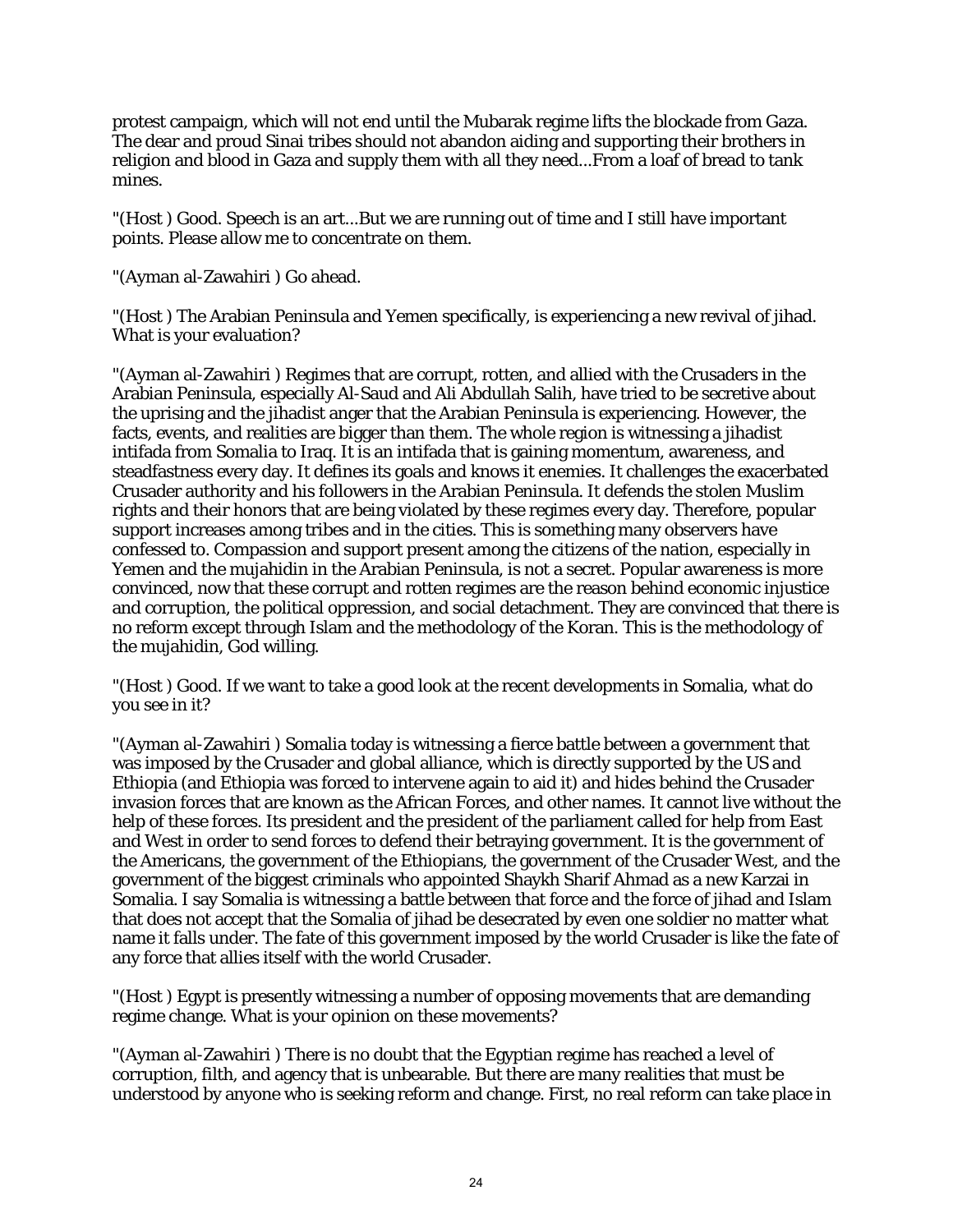Egypt as along as it is distant from the Islamic approach. And this is a legal religious truth as well as political. Second, the regime in Egypt and in most Arab-Islamic countries cannot be changed except by force. The regime in Egypt will not submit to any peaceful attempt for change, and Husni Mubarak and his son will not cede power except by force. Third, the attempt to change the regime internally and through its laws and constitution will only lead to more corruption and oppression and dependence, as the contemporary history of Egypt proves. Fourth, the issue, which is clear to any just person, is that the United States is standing within the rank of corrupt regimes. It supports them and uses them, and Obama's last visit to Saudi Arabia and Egypt represented a clear message in this regard. The United States will welcome a regime change only if it is reassured that the new regime will follow its orders and will be more dependent on it than the pervious one, as it happened in Pakistan recently. Musharraf was removed only to bring a person worse than he, and more dependent of the United States: Zardari.

"(Host ) There was some news about the United States pushing the Saudi regime to repeat the attempt of mediating with Taliban. What do you think about that?

"(Ayman al-Zawahiri ) It is a new lie, like its predecessor. The Commander of the Faithful has announced truly that there will be no negotiations about any party prior to the withdrawal of invading forces from Afghanistan, and that he can only provide a path for the invading forces in order to withdraw from Afghanistan. In general, Saudi Arabia did and continues to serve the United States in Afghanistan and its history in corruption with the Afghan parties with money...And appointing the new regime is a famous and well-known fact.

"(Host ) Some observers see that the United States is leaning towards Iran more than Saudi Arabia...

"(Ayman Al-Zawahiri ) The United States is only concerned with its own interests, and it is very ready for that. Saudis are nothing but tools in the hands of the United States, and it will abandon them if it finds someone better than them, who will make her achieve her interests. The Iranian danger on the Peninsula is big and growing. The reason for that is the extravagance and desires of Al-Saud throughout the decades, and their letting the United States deal with the issue of the Peninsula to the extent the United States that is protecting their throne. This is why despite the fact that Saudi Arabia is the richest country in the region, and despite the fact that its military expenditures are the highest in the region, its military is unable to defend it. On the other hand, Al-Saud has acquiesced to the demand of the Shia. As a result, they released detainees, while the prisons of the Peninsula are full with thousands of missionaries, scholars, and Sunnah people. And the Sunnah people have not even received a branch from the gains of the Shia. Their prominent missionaries are employed as a lawyers for the Satan in defending the corrupt regime of Al-Saud and in calling to prevent jihad except by an order from the US master. But anyone else who speaks out the truth, his fate is prison.

"(Host ) Recently, media activity and announcement from missionaries, some of them from the Arabian Peninsula, were observed. They were attempting to distort Islam in the Islamic Maghreb and to improve the image of the governing regimes there. What is the reason for that in your opinion?

"(Ayman al-Zawahiri ) The reason is clear, which is the appearance of a growing force in the Islamic Maghreb that is threatening the US-French influence, and it reveals the corruption, degradation, and the dependence of local regimes. So it was necessary to contain it by various means.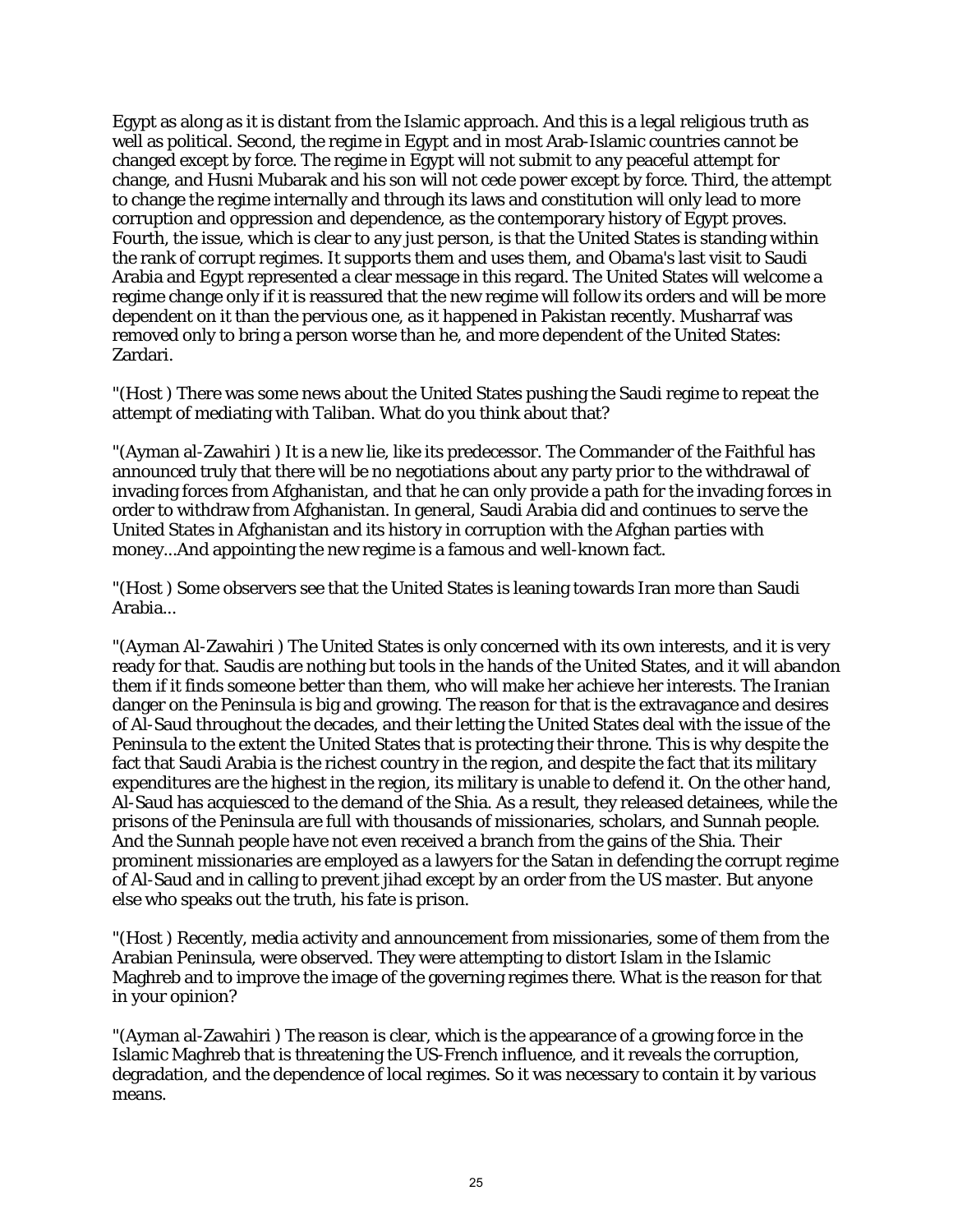"(Host ) What is your assessment of the success of these undertakings?

"(Ayman al-Zawahiri ) He who defends Satan only blemishes himself. The realities are huge and cannot be hidden. The Islamic nation in the Islamic Maghreb realizes the extent of the corruption of those leaders, the extent of their fight against Islam, their spread of vice, and their fight against hijab. And he who defends the corrupt leaders, the sons of France and thanks their mother, is doomed to fail.

"(Host ) Well, what is the duty of the Muslim today in the Islamic Maghreb?

"(Ayman al-Zawahiri ) The duty of the Muslim today in the Islamic Maghreb is to commit to the rules of Islam, rescind bad values and evil, to be careful, and to make sure that his children are raised according to Islamic values and morals. And the duty of the Muslim woman in the Islamic Maghreb is to confront those who are seeking to take off her hijab and to bring her down from the summit of its glory, chastity, and dignity. Also, every woman in the Islamic Maghreb must know that they are the vanguards of France and the United States, for they are their servants. It is a duty of the Muslim today in the Islamic Maghreb to act by the word of the Almighty God: 'O ye who believe! Be ye helpers of Allah. As said Jesus the son of Mary to the Disciples: Who will be my helpers to (the work of) Allah? Said the disciples: We are Allah's helpers! Then a portion of the Children of Israel believed, and a portion disbelieved. But we gave power to those who believed, against their enemies, and they became the ones that prevailed' (Koranic verse, Al-Saf, 61:14). Every Muslim must support the righteous way with his hands, tongue, money, opinion, and heart in order to confront the new sons of France and support his Mujahidin brothers who are standing by the truth and defending the glory of Muslims, their rights, and their sanctities. He must know that jihad does not shorten life, does not reduce sustenance, and that death for the sake of God is better for him in this life and the hereafter than dying in the high seas seeking the crumbs of the Europeans.

"(Host ) Well, before we conclude this interview, we would like to benefit from you. So, what do you tell those participating in jihad?

"(Ayman al-Zawahiri ) I tell them: Thank you very much for all that you do for Islam, Muslims, and God. You have broken the idol of Western media and revealed its lies, fraud, and misrepresentation of facts. You have introduced truthful information from the battlefield. The aforementioned media feigns honesty and integrity, and has hidden the truth through its fraud and defamations. You have eliminated the most important weapon of the Crusader campaign in its ideological and media war against Muslims. I tell them: You must know that you are in a fortified Islamic borderline, the Muslims will triumph through you. You must know that whatever harm happens to you or might happen to you, from being chased, to being detained, to migration, is nothing but a path toward jihad and triumph. God Almighty says: 'Or do ye think that ye shall enter the garden (of bliss) without such (trials) as came to those who passed away before you? They encountered suffering and adversity, and were so shaken in spirit that even the messenger and those of faith who were with him cried: When will come the help of Allah? Ah! Verily the help of Allah is always near' (Koranic verse, Al-Baqara, 2:214). So be steadfast. Be patient. Be composed and exert the maximum effort in serving Islam and spreading its word, and expose the lies of its enemy. Seek to improve your actions. God will make successful and protect you and will accept the best of your actions.

"(Host ) In conclusion of this interview, would you like to add more?